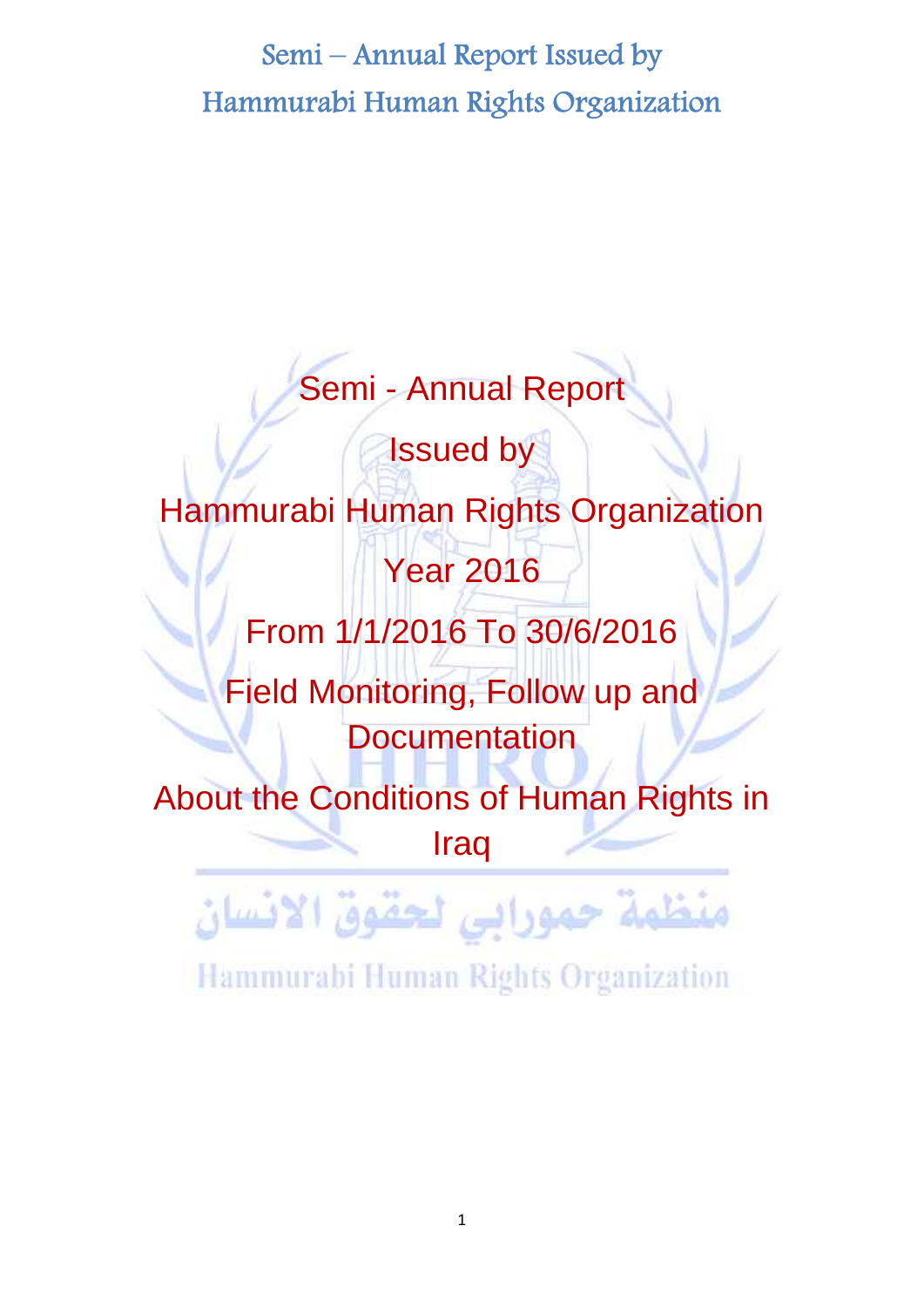# **Hammurabi Human Rights Organization**

 $\cdot$  The reality of the violations endured by Iraqis remained the same during the past 6 months of the current year 2016, but during the past 6 months, more dangerous violations were recorded, these violations could be concluded in the following points: -

#### **The IDPs**:

During numerous visits to the IDPs' camps for the purpose of distributing aid and inspecting, Hammurabi Human Rights Organization noticed plenty of bad phenomenas which must be observed and recorded as violations, such phenomenas could be concluded in the following: -

- 1. The population density in camps, many families continue to live in one room which is considered as a bedroom and a kitchen, while there are families with more than 7 members who live in such tight spaces.
- 2. The clear spread of numerous physical and psychological diseases while having no means for emergency treatment knowing that services offered by the governmental hospitals in the KRG to displaced people is weak and requires waiting for long time, therefore IDPs are forced to visit private clinics, and it's very difficult for those whom are sick among them to undertake a surgery because it would be quite expensive while IDPs have no ability to endure such expenses.
- 3. The clear deterioration and decrease in the number of relief actions carried out, where no more than 25 % of existing humanitarian organization continues to operate, this deterioration reflects on the general increase in need among IDPs.
- 4. The majority of the IDPs have lost their hope to return to their territories and homes which they fled due to the invasion of the Islamic State, especially with the conflicting information provided by the media about the dates of the liberation, they also fear they will be subject to new violations once they return due to the conflicting regulations in regards to the conflict on the disputed territories, reports point to Sinjar after the fled of ISIS members and the Peshmerga's seizure of the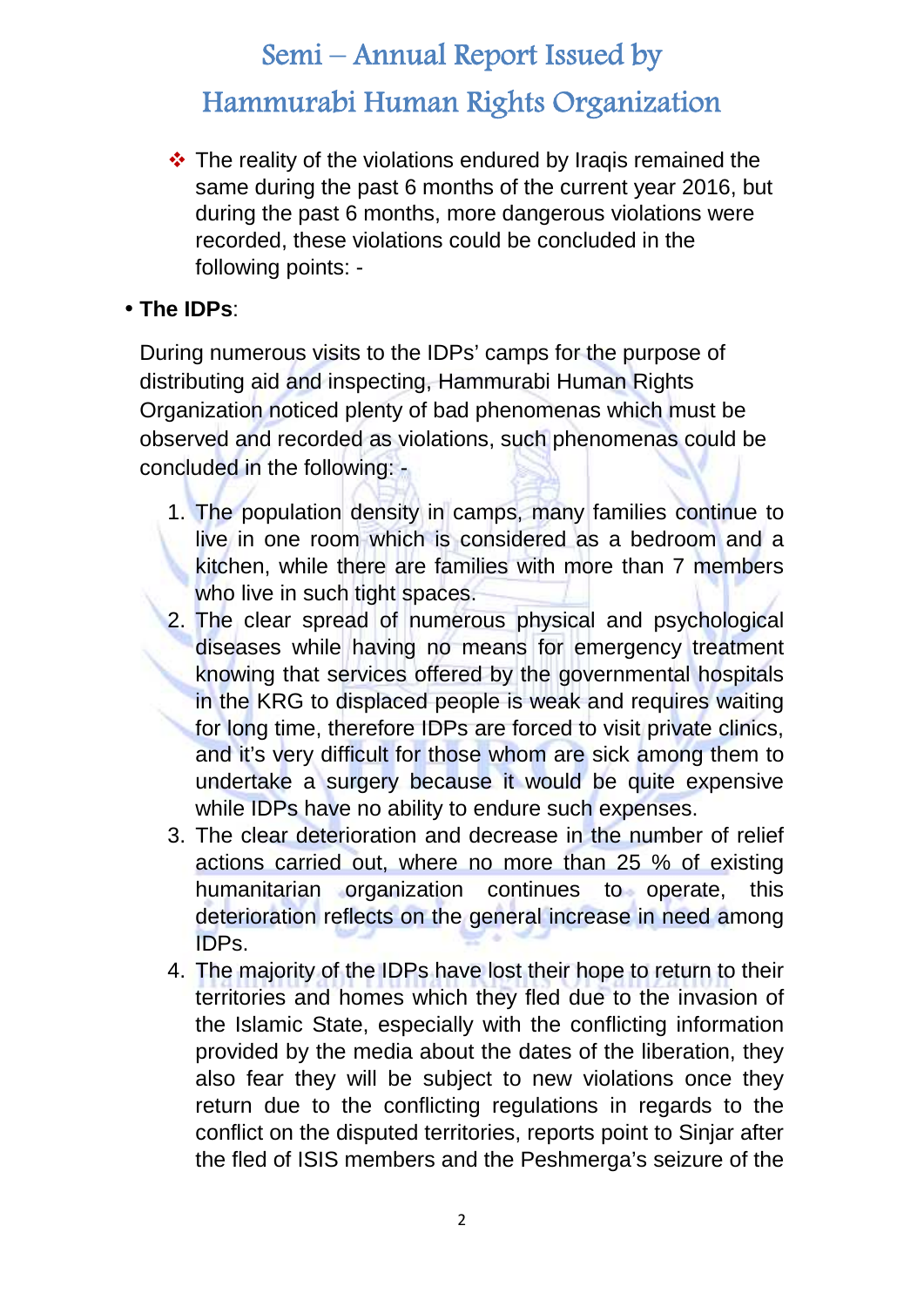### **Hammurabi Human Rights Organization**

area, that the percentage of people who have returned reaches only 5% despite the fact that it was liberated about 8 months ago.

- 5. Unemployment, especially among young men aging 18-35, is rampant in the IDPs' camps, while among girls and women the percentage takes much higher levels.
- 6. In the majority of camps, there aren't playgrounds or child friendly spaces, while if existing it lacks the simplest services, it's becoming familiar to see children and young men taking tight spaces in those camps as playgrounds.
- 7. A number of displaced families were subject to extortion by smugglers claiming to be able to secure their arrival to one of the European countries or the United States or Australia. In this regards, you can also observe the influx of those families to Jordan and Lebanon with hopes of emigration.
- 8. During the first 6 months of the current year 2016, an increase in the number of IDPs was recorded as a result to the military operations in the province of Salah Aldin, Diala and Anbar, while their numbers increased to an unprecedented level in Anbar province after the liberation of Ramadi, Fallujah and Al-Khalidiya, while the suffering of these IDPs continues to be quite harsh after their influx to Kirkuk, Kurdistan, and the outskirts of Baghdad and Karbalaa, while the governmental response regarding the IDPs was substandard if existing.
- 9. The issue related to the salaries of the employees of the Nineveh Health Department continues to be unsolved, within both representations existing in Erbil and Duhok, that's after the salaries were stolen and lost in different conditions, that was followed by detaining the manager of Nineveh Health Department on charge of manipulating the amounts of the salaries, in addition to that others were detained, and according to different sources; the total amount of the salaries amounts to 11 billion dinars, knowing that the Iraqi judicial system is handling this case and the investigations are ongoing, HHRO stresses the importance of speeding up the issuance of the final judgment because this case relates to the rights of the displaced employees living currently in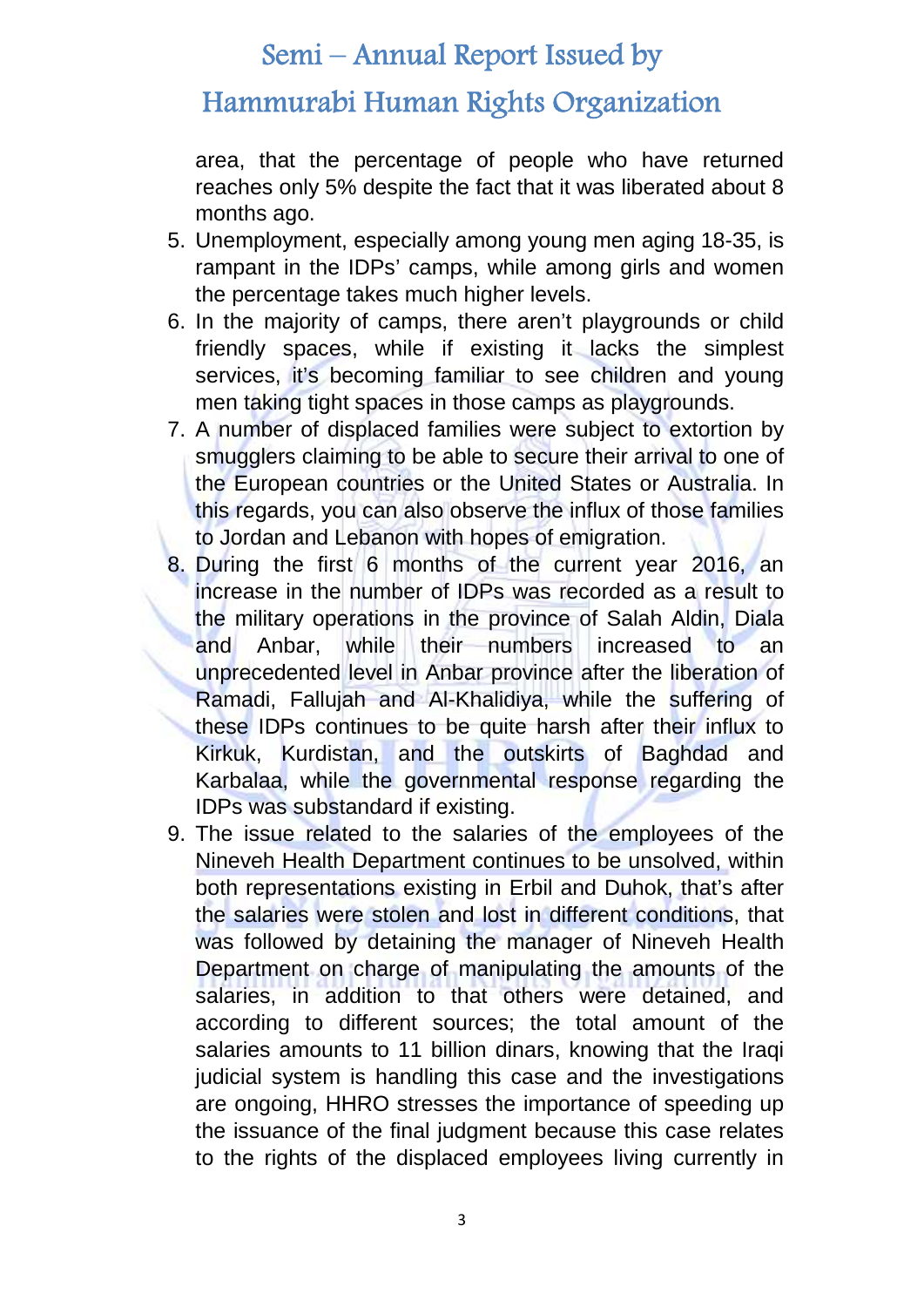### **Hammurabi Human Rights Organization**

Duhok and Erbil who haven't received their salaries for several months now, putting into consideration the bitter reality that employees who remained in Mosul after the invasion of the Islamic State are receiving their salaries.

- 10. Every now and then, HHRO hears appeals by displaced families calling HHRO to help with the case of their savings in banks of Mosul, Baghdida, Tel Kief, Sinjar and Tel Afar after the invasion of the Islamic State. HHRO have appealed to the Iraqi Banking System to deal with this issue and end the problem by authorizing the banks in Erbil, Duhok and Baghdad to allow those with accounts and savings to draw the amounts of money they are extremely in need to have, while HHRO knows that there is an electronic governance in the Iraqi Governmental Banks in addition to deposit documents with those who have savings which include details about their bank saving accounts.
- 11. Yazidi and Christian IDPs complain about the deterioration of the social crisis while their youths are staying away from marriage which is causing a decrease in their numbers, the cause of this phenomena is the harsh financial conditions endured by Yazidies and the high cost of marriage expenses.
- 12. Yazidi resources informed HHRO about 40 Yazidi children whom were imprisoned by Islamic state militants and were brainwashed, currently they reside in Sharia camp in Duhok with their families, the children adopt acts which leans towards violence and fundamentalism when dealing with their mothers and the rest of their family members conducting what ISIS teaches in regards to women and what is required to be done while viewing women as things which must be covered, the same resources confirmed that the families of those children are asking for what could save their children from such fundamentalist tendencies, to rehabilitate their psychological structure through awareness programs to remove any ideas planted in their minds during their imprisonment in the Islamic State and prior to their survival from the terrorists.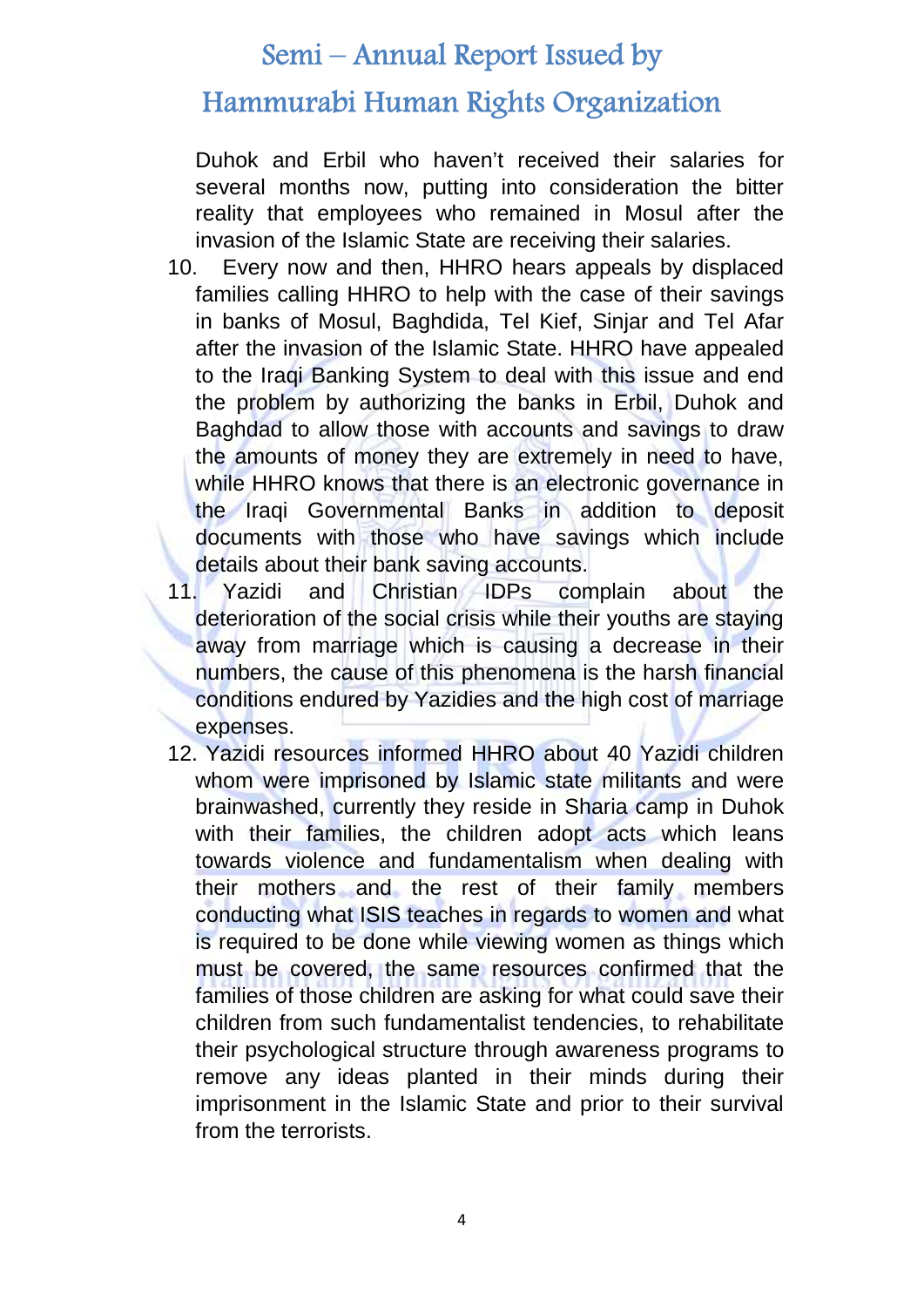#### **Deadly bombings:**

The permanence of the bombings series, violence and security breaches which have been repeated numerous times during the past six months, with the most horrendous ones reaching many territories in Baghdad, in addition to Baquba and Kirkuk. Activists informed HHRO that one of the main reasons for such bombings is the presence of sleeper cells inside the capital and other Iraqi cities moving according to certain goals, the bombings also revealed the weakness and substandard technical level of those responsible for security, while activists stressed the presence of clear corruption among the security agencies handling security in those cities.

#### **Prisons and Detentions:**

Parents of prisoners told HHRO that their sons are being subject to systematic torture every now and then despite the fact that their judgments have been issued, and that members of militias or of the families of the victims are undertaking the torture of certain prisoners because they caused the death of their children, the majority of the information sent to HHRO points to what is taking place in the prison of Alnasiriya and few transportation sites while indicating that there is no organized programs to secure the visits between the families and their prisoned members, while inside those prisons, there are no shops to provide the needs of the prisoners. According to different information, few guards promote certain types of drugs among the prisoners for large amounts of money and that a number of prisoners are forced to use the drugs under the tremendous pressure of their horrible conditions, especially that few of them have been without trials for many months but even for years.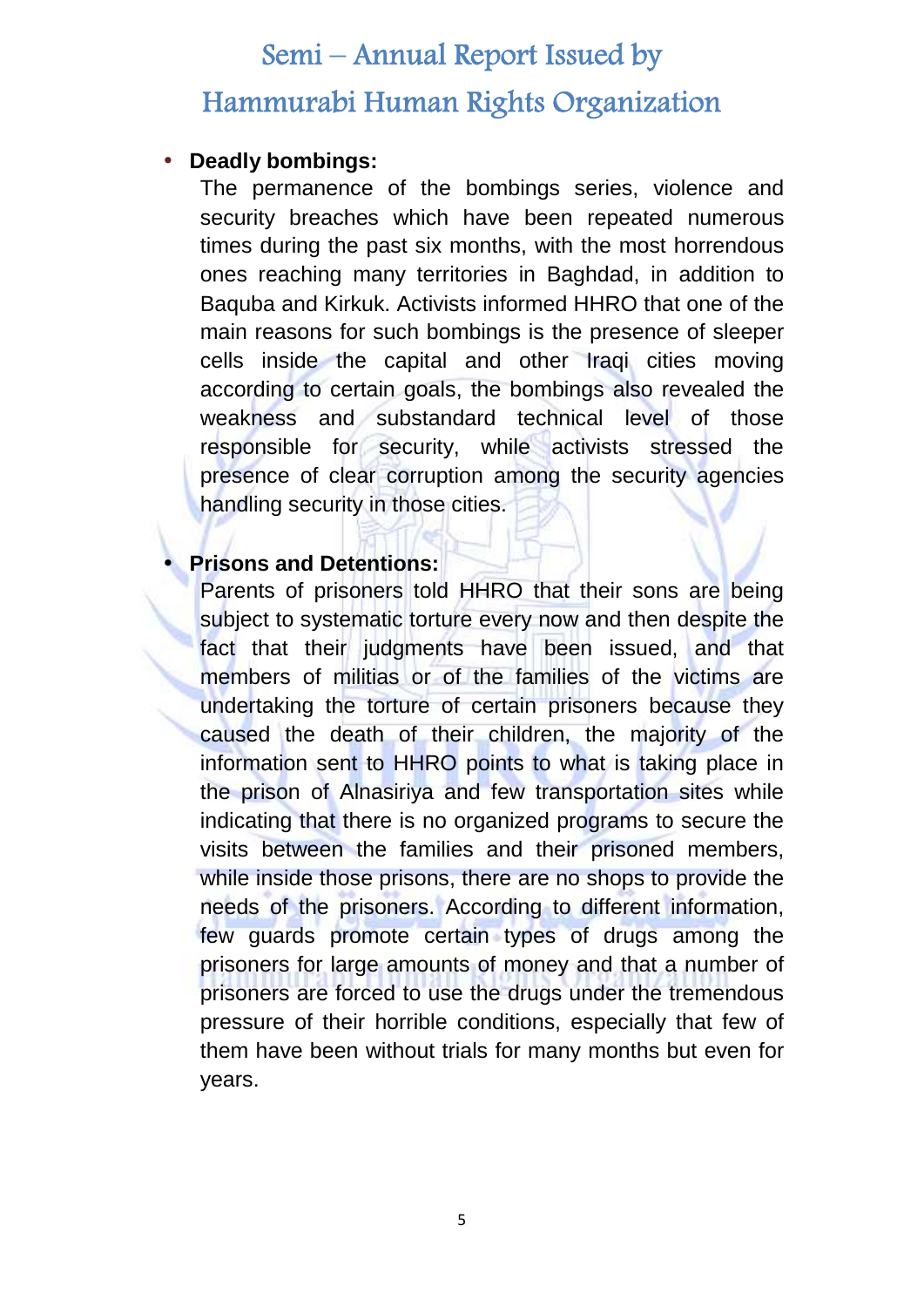#### **Missing or forcibly disappeared ones:**

There are still hundreds if not thousands of those whom were subject to abduction and forced disappearing, their fate is still unknown, HHRO keeps lists of those people and it asked the concerned departments officially to know the fate of those people but the answers received about these cases reflects lack of any knowledge about them by the security agencies, according to HHRO's information; there is no confirmed information about any of the Christians and Yazidies whom have been reported to have disappeared after the invasion of the Nineveh province by the Islamic State terrorists. In regards to the abducted and missing ones as result to the recent activities in Anbar during the past six months, information about them is contradictory, certain data indicate that armed militias led them to unknown destinations while others added that those were members of the Islamic State and fled the liberated areas. HHRO monitored, with great concern, the disappearance of a number of activists who played a role in the recent protests during the past six months which took place in the middle of Baghdad and in other Iraqi provinces demanding the end for corruption, exposing the corrupted ones and reforms. While the fate of Jalal Alshahmani (activist) continues to be unknown, HHRO couldn't reach any info which could lead to his location or what happened to him, other activists and media men were subject to abduction and assault to shut them up after exposing corruption and demanding reform.

Meanwhile, HHRO condemns such acts which limits rights and freedoms and falls in violation of the Iraqi constitution which quarantees the right to protest, oppressing the protests is considered as a violation of human rights. HHRO also calls upon the Iraqi authorities to provide an efficient protection to peaceful protests and prevent any type of assault against protestors while prosecuting the perpetrators of such assaults, HHRO also repeats the demand to reveal the names of prisoners and detainees charged due to acts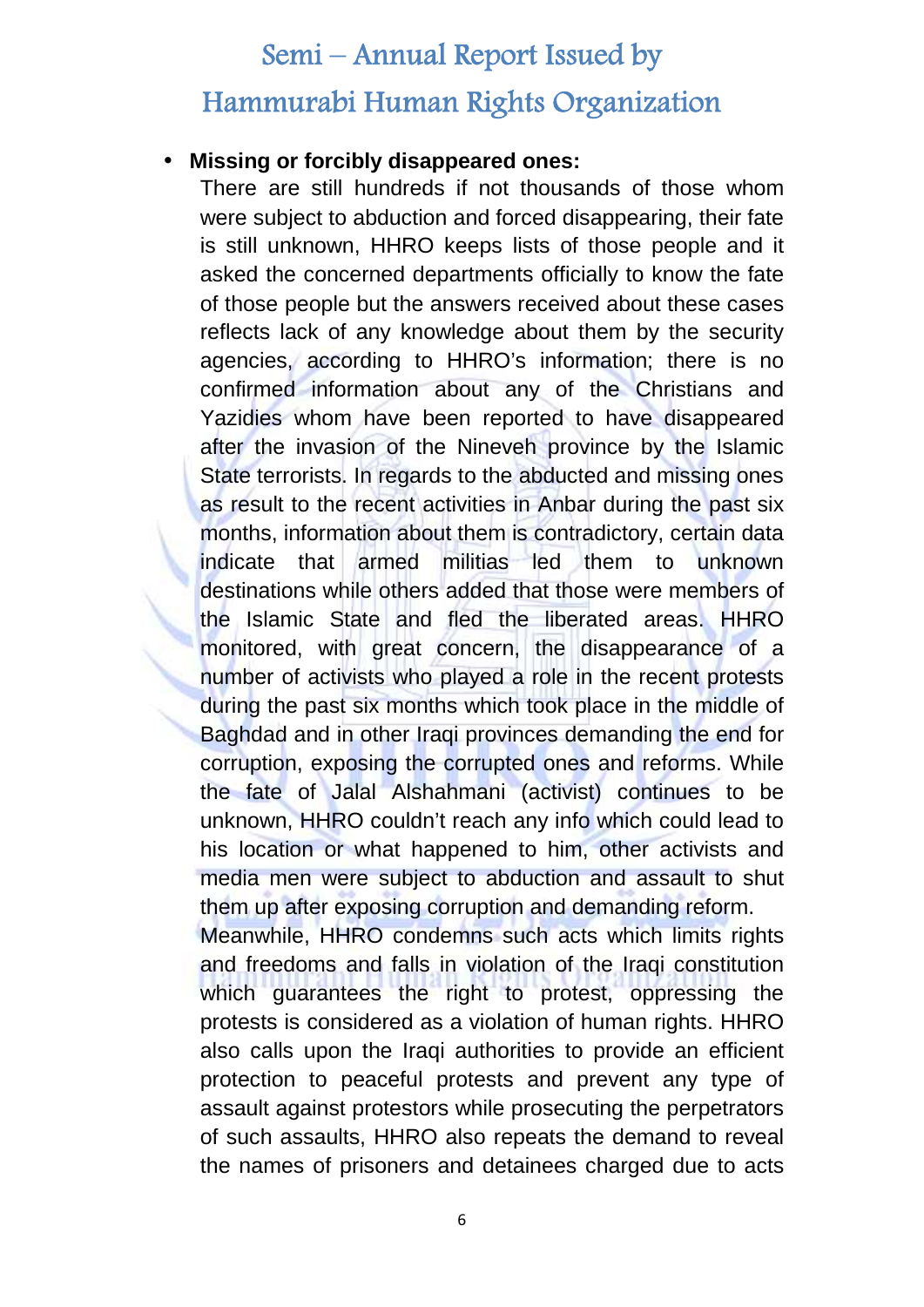# **Hammurabi Human Rights Organization**

of freedom of expression and opinion, in addition to releasing all such prisoners or detainees.

In the Kurdistan Region of Iraq, HHRO's sources stated that an American originally from Iraq called (Amanda Jiovanni) disappeared early April 2016 in Ankawa, sources added that she used to work as an agent or lawyer at an oil investment companies or in weapon trading in the KRI, it is thought that she is an expert in international trade, and used to work with influential people in this field of work, the general belief, according to sources is that the Kurdish security forces (Asayish) arrested her, HHRO couldn't reach any data leading to why that could happen, or to her fate, especially that her parents and relatives reside in the United States of America.

#### **Lack of general services and the miserable economic conditions:**

The majority of Iraqis suffer from a clear lack of general services, especially electricity, while the random electrical outages continue to dominate the majority of the Iraqi cities beginning from Baghdad, officials at the ministry of electricity justify that using different arguments such as frequent maintenance, the temperature raise, the fluctuation in the process of buying energy from Iran, stealing electricity and families using too many electrical devices which requires additional power.

In other Regards, salaries of retirees have been subject to large deductions on the pretext that the decline in oil prices necessitated the review and rationalization of spending while much of the money lost due to corruption haven't been restored yet, adding to the issue is that all provincial directorates announced the halt of many projects due to lacking continues funding.

HHRO sees that an economic reform according to the suggestions promoted by the government will have no effect because the ruling class would keep much of its privileges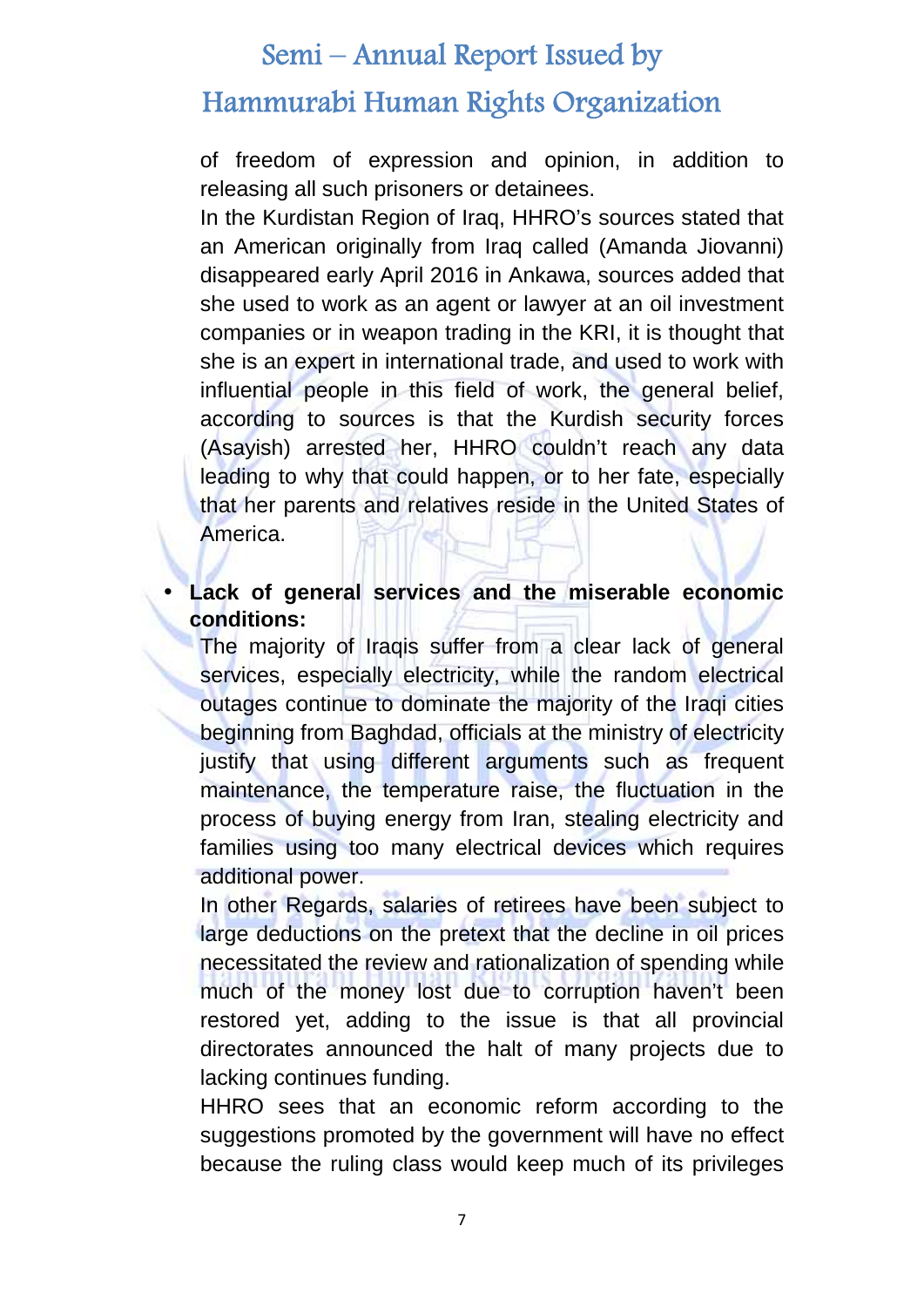### **Hammurabi Human Rights Organization**

which negatively affects the budget of the Iraqi state, especially with the large decrease in oil prices, other evidences proving the weakness of the Iraqi economy are represented by lacking the will to be accounted and the possibilities of deflation, therefore many of the special developments keys were disrupted, especially in rural area.

#### **Facts about other violations:**

- Activists who visited Sinjar revealed that the mass graves left behind after the massacres carried out by the Islamic state is being subject to destruction and vandalism, while dogs drag the skeletons of the bodies, those activists called upon the concerned agencies to protect the mass graves and to interfere to preserve the sanctity of the bodies of these martyrs, while adding that the same acts continue to take place.
- HHRO received numerous complaints providing that houses in the town of Tel Skuf have been subject to numerous encroachments after forcing the Islamic State militants out of the town following their attack on the  $3<sup>rd</sup>$  of May 2016, residents of Tel Skuf confirm the theft of the large water pumps from Tel Skuf's water project, in addition to numerous electricity generators which have been stolen using heavy machinery, in addition to that is digging a crack in the pipes coming from the wells which caused damage to those pipes, while the residents of Tel Skuf confirm that they have not been allowed to check their houses but until numerous weeks of requests to enter the city, while no citizen holding a camera can go inside, also those holding mobile phones equipped with cameras are prevented from entering, therefore filming and documenting the theft and violations taking place in that area is prohibited.
- HHRO was informed by displaced people that they witnessed in Fallujah ISIS members forcing the families that wanted to fled the area due to heavy military operations to stay, in addition to numerous acts of violence and murder conducted by ISIS against the innocents among the residents of Fallujah, few of these families exited the area using one of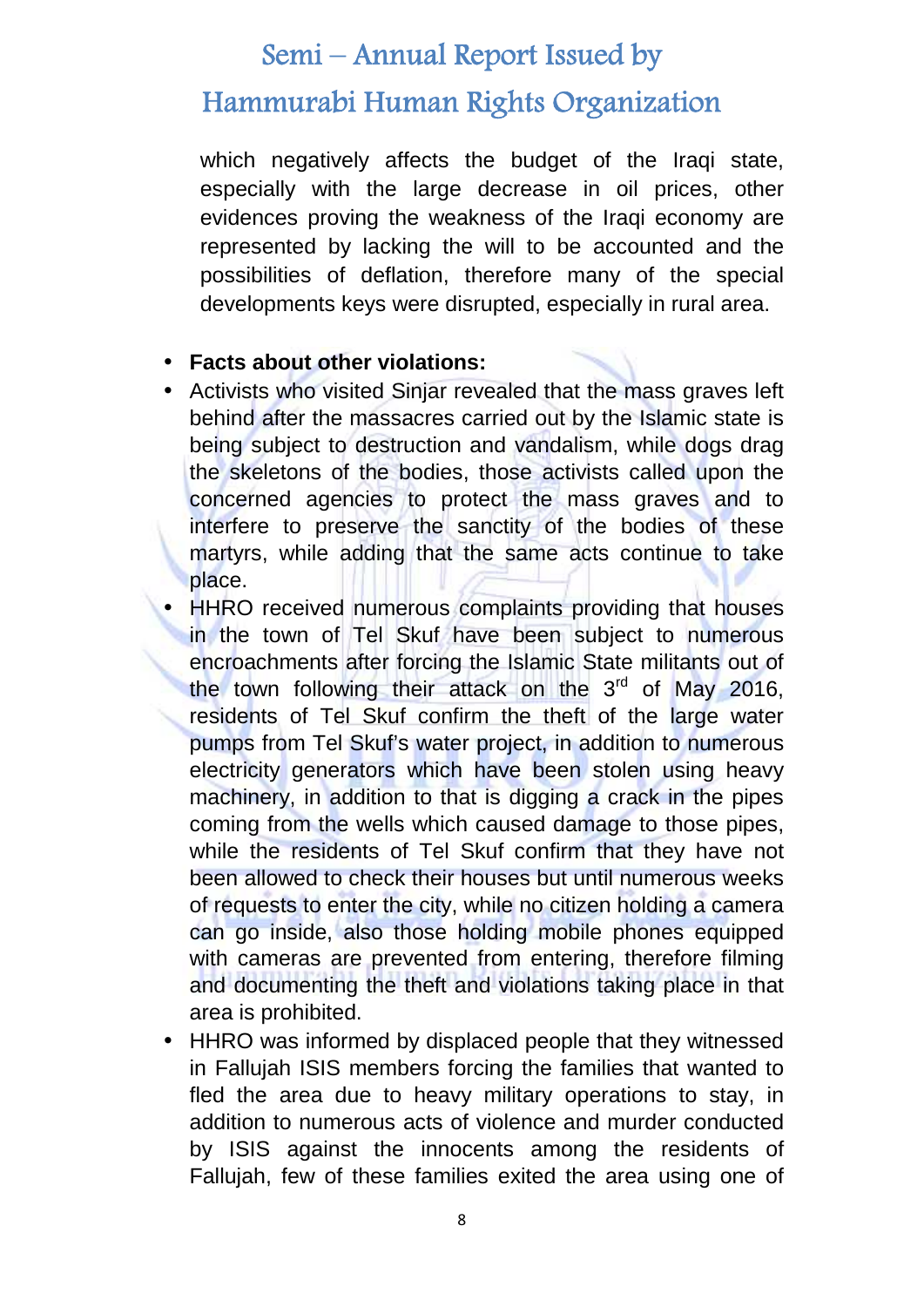#### **Hammurabi Human Rights Organization**

the routes near the sub-district of Alsaqlawiya, wishing to be welcomed by the Iraqi army, but the route was controlled by armed militias which detained dozens of youths and elder men under the pretext that they will be handed over to specialized agencies to be identified. But the majority of those detainees have disappeared and their fate continues to be unknown until this day, according to information given to HHRO, large numbers of those detainees were murdered in horrible ways and buried in mass graves, all of this took place without the knowledge of the security forces leading the operations in Fallujah and its surroundings.

The same sources provided the names of few people whom went missing and their fate continues to be unknown, while confirming that acts of psychological and physical torture were carried out using different tools including knives while taking long periods of time until sometimes the victim faints or dies, as is the case for "Salam Nori Mahmoud Alzawbaai". Below are names of missing citizens whom fates continue to be unknown:

- 1. Yas Mohammad Saleh.
- 2. Thamen Yas Mohammad.
- 3. Mufeed Yas Mohammad.
- 4. Majid Hilal Musleh.
- 5. Imad Habib Musleh.
- 6. Ziad Habib Musleh.
- 7. Ahmad Majid Hilal.
- 8. Mohammad Yas Mohammad.
- The general social situation in IDPs' camps continues to be very bad, services scarcity continues, in addition to the outbreak of clear moral deviations represented by the spread of prostitution among girls and women due to the horrible social situation, Ms. (A, R) asking HHRO and other organizations for help with her difficult financial conditions she endures after being divorced following accusing her husband of cheating on her with other women from within the camp and outside of it, Ms. (A, R) says she is responsible for 3 young girls one of them is still an infant only 18 months old, adding that she was beaten numerous times by her husband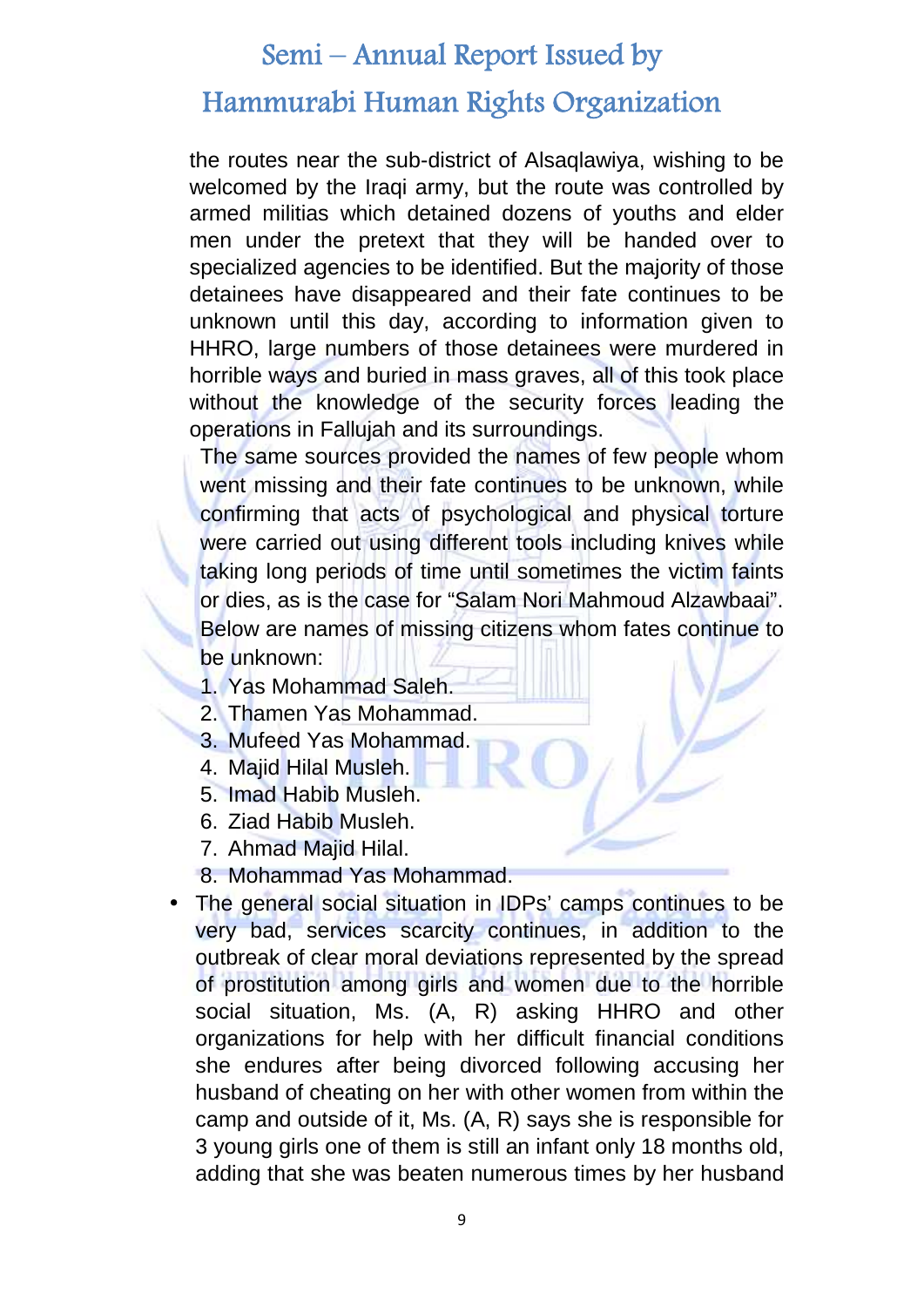### **Hammurabi Human Rights Organization**

before divorcing her with sings of assault, Bruises and wounds showing on her body.

• HHRO received a report from one of the Yazidi human rights activists stating that a displaced youth called (Mirza Barakat Qasim) born 1989, and used to live in Rambosy village southern Sinjar, was kidnapped near Sharia compound in Duhok and his body was found on the  $16<sup>th</sup>$  of June 2016 western Sina Sheikh Khodr village, according to his relatives, he left with an amount of money to buy a car after receiving a phone call in that regards.

During a campaign of threats, abductions and theft witnessed in Baghdad and other provinces against Mandaeans, HHRO recorded numerous crimes and violations conducted against them:

- Threatening a Mandaean called Youssif Askar and living in Diala province, Almaqdadiya district, he was threatened by a text message demanding 20 thousand dollars otherwise he'll be killed or one of his children will be abducted, which forced him to leave his home and go to Baghdad, he was threatened on the  $9<sup>th</sup>$  of February 2016 and then left the district on the  $15<sup>th</sup>$  of May 2016, he informed the local police for them to take the necessary measures while security measures continue to be substandard.
- A Mandaean and his children were kidnapped in Alhusayniya area in Baghdad, Jamil and his sons: Omar and Fadi were kidnapped, the father was released first to bring a ransom of 70 thousand dollars, after receiving the ransom the kidnappers set free his two sons as well.
- 4 jewelry shops were looted, the shops belonged to Mandaeans, located in the Alhusayniya area in Baghdad, the shops were looted Thursday night to Friday on the  $20<sup>th</sup>$  of May 2016, security forces were informed and investigation and ongoing.

Names of the shops' owners and the amount of looted items:-

1. Adnan Sahn Taaban, (5-7) kilograms of gold was stolen + 5 million Iraqi dinars.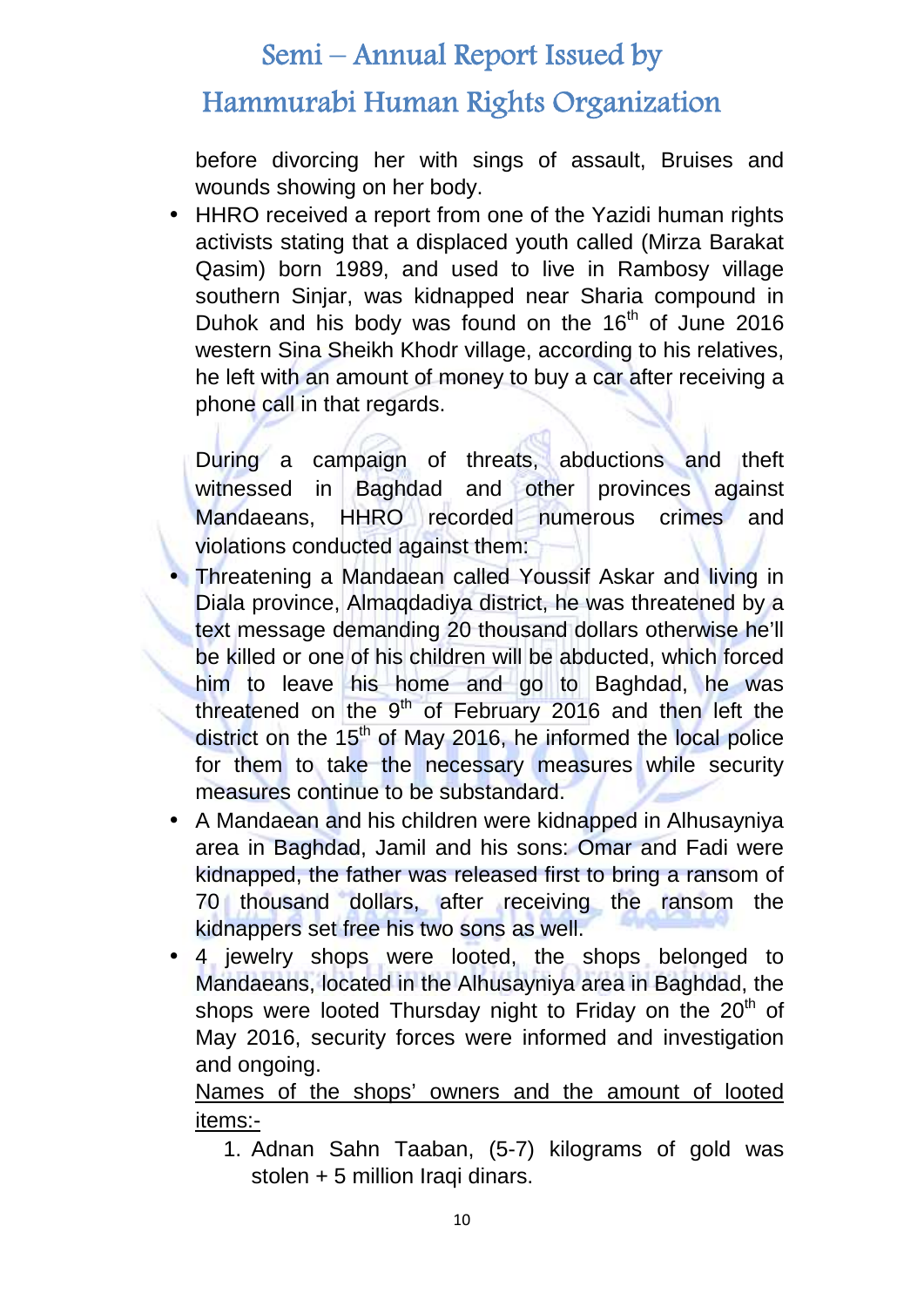# **Hammurabi Human Rights Organization**

- 2. Faisal Ghazi Shatti, the thieve broke into the shop but couldn't open the safe.
- 3. Ali Lafta Abd, 7.250 kilograms of gold stolen.
- 4. Salim Farhan, 5.800 kilograms of gold + 150 thousand dollars + 5 million Iraqi dinars.
- A Mandaean 65 years old was assaulted at the Fourth Police Market in Baghdad, he was insulted and yelled at with sectarian abusive words by a 26 years old man because he knows well that Mandaeans are peaceful people and have no tribal groups to restore their rights when assaulted in addition to lacking an armed force which could help in such assaults, with no laws protecting the members of minority components from such acts, the violation took place on Sunday 22/5/2016 in front of a number of Mandaeans.

HHRO also monitors cases of murders and abductions of Yazidies, Christians and Shabak in different locations in Iraq, with assaults and violations committed against other Iraqi citizens:

- HHRO received information about the murder of the Yazidi citizen called (Salim Qasim Khudayda) born 1996, he was killed on Saturday 14/5/2016, according to the provided information, he was killed by a Syrian Kurdish force called (Roja Ma), the victim was from Khansour village.
- HHRO received information about the murder of the Yazidi (Wasim Aabed) in Baghdad after being kidnapped then killed on the 27<sup>th</sup> of February 2016, despite paying the demanded ransom which amounts to 200 thousand dollars, he used to live in Aljamiaa neighborhood in Baghdad.
- An HHRO activist monitored the abduction of a Christian citizen called (Lahib Ramzi Kilyana) on the 3<sup>rd</sup> of April 216 near Alshaab neighborhood checkpoint in Baghdad, in the area of Mohammad Sakran, he was released on the 10<sup>th</sup> of April after paying a ransom of 90 thousand dollars, according to HHRO's information, Lahim used to work at a private company concerned with transporting liquors in between Iraqi cities, when he was kidnapped there were 5 other trucks transporting liquors but the kidnapers showed no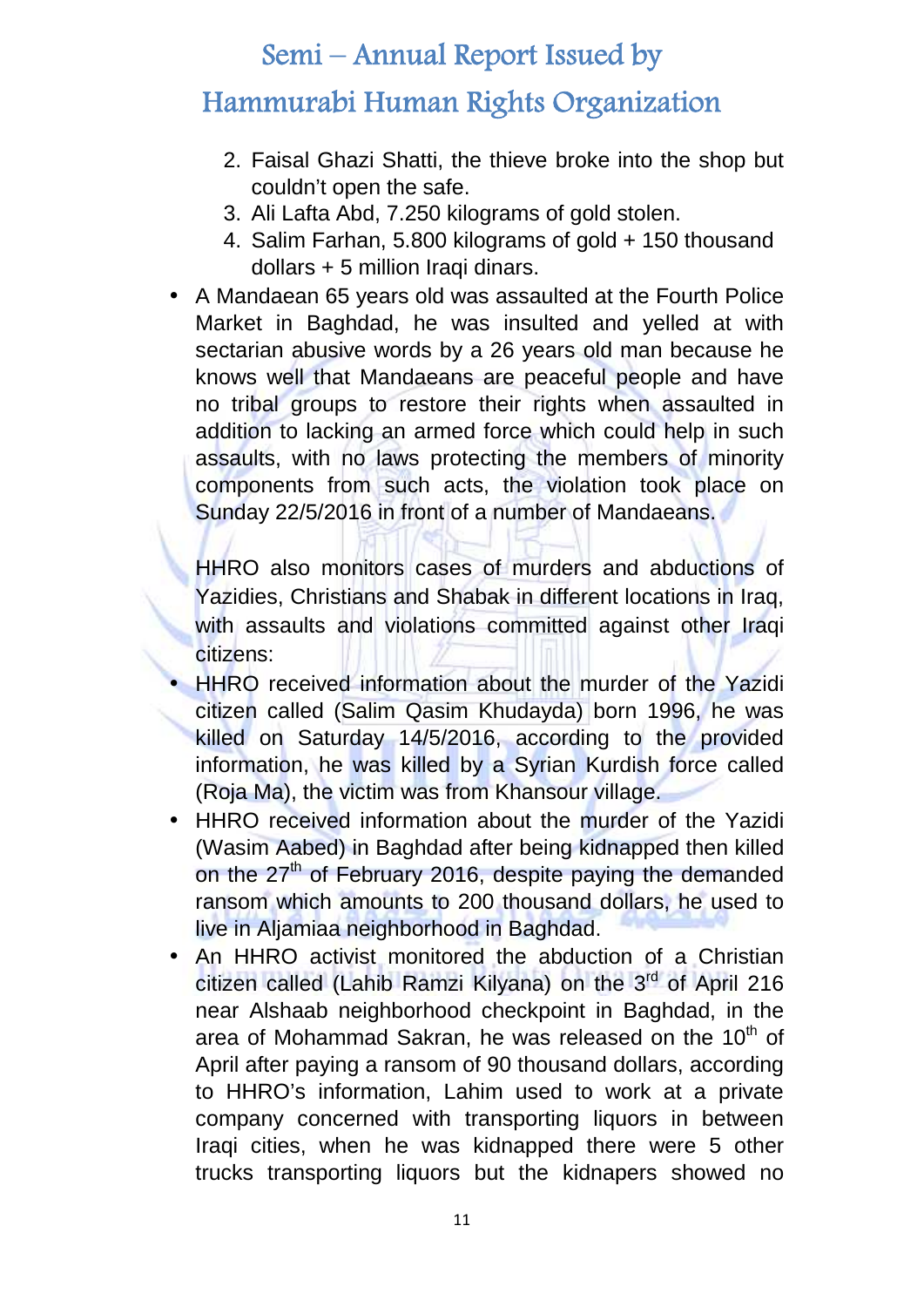#### **Hammurabi Human Rights Organization**

attention to those trucks. HHRO couldn't find out the causes of choosing this citizen in particular while ignoring the others.

 On 2/6/2016, (Mohammad Taha Georgis), a Shabak citizen, was killed, he is from the residents of Barima village linked to the sub-district of Baashiqa, he was killed by militants affiliated with the Islamic State under the pretext of being uncommitted to their instruction, because they ordered harvesters owners not to work after 1 pm, but Mohammad continued working after the set time and due to that he was killed by a sniper which made him fall under the harvester's wheels ... putting into consideration that he had to leave his village because it was subject to daily bombardment and took refuge in Alfadiliya village, he was father to 4 children.

sources confirmed that a number of Shabak villages (Kanona, Baibokht, Aldarawish, Barima) were subject to bombardment during clashes between Daesh and the security forces in Zalkan sub-district, in addition to airstrikes conducted by the international alliance which caused the destruction of hundreds of houses in these villages.

Mother of (M, Q, H, M), who is sentenced to death, visited HHRO's headquarters to talk about the trial of her son, saying that he was accused of killing a military man in 2009, and the judgment was issued on 2012 and then ratified by the court of cassation in 2016, according to his mother's story he confessed because he was tortured, adding that her family submitted a demand to the justice system saying that her son was subject to torture by military personnel, the father of the accused attended the court and was threatened and forced to withdraw the demand so he did it fearing for the lives of his family members.

The family continues to have hope despite the ratification of the death sentence by the court of cassation, appointing a lawyer to work on the case, according to the mother, the lawyer met the judge, Mr. Midhat Almahmod, the president of the Judiciary Council, and the lawyer told her that the judge promised a retrial, while the mother confirmed that the family of the accused bases its hope on the retrial because the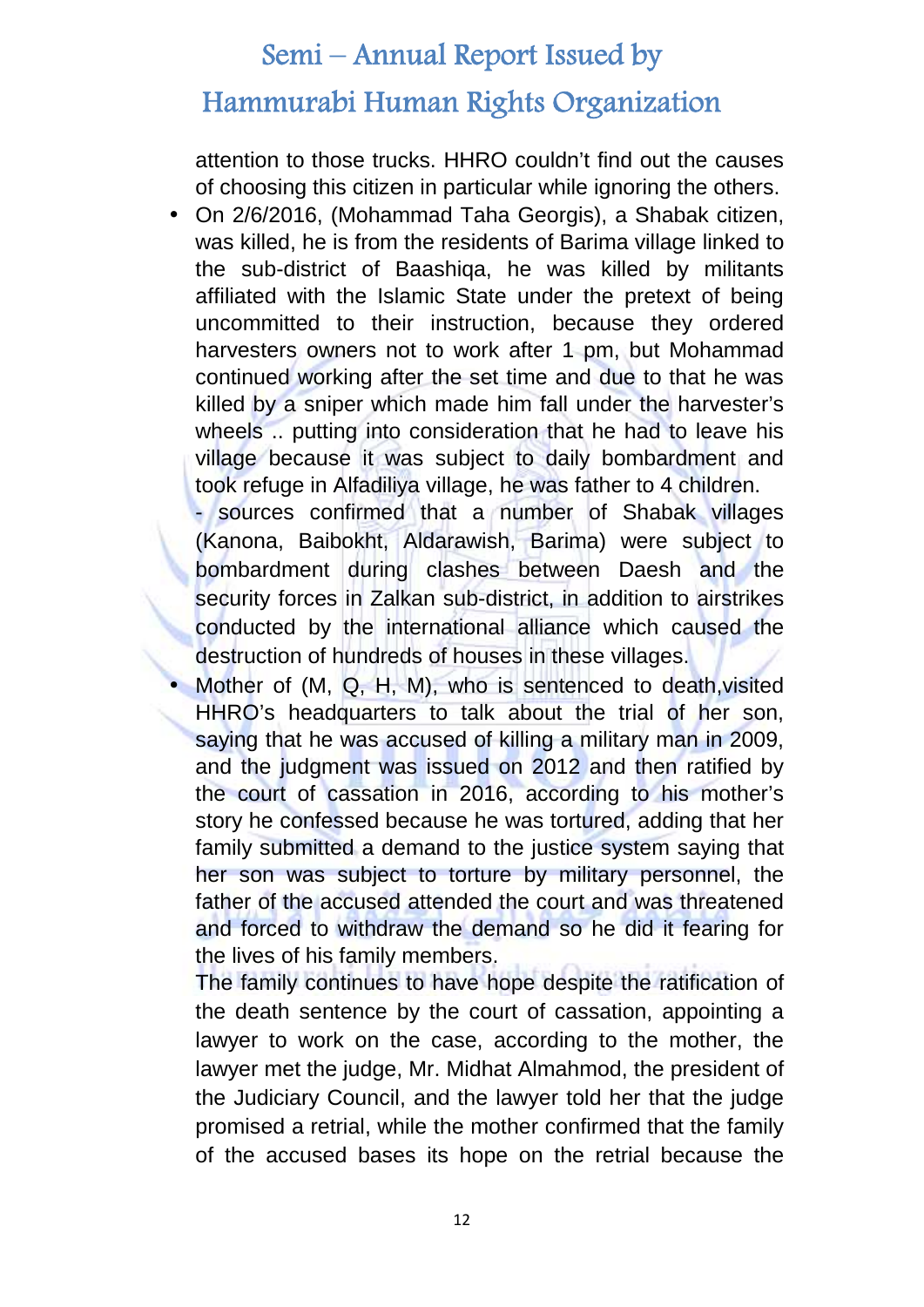### **Hammurabi Human Rights Organization**

confesses were caused by torture, pointing to medical reports proving that he was subject to partial torture but didn't describe the total case, the mother also added that her son was tortured using electricity.

The mother also said that her family contacted the family of the victim, and the victim's family demanded 100 million dinars to stop the prosecution, but the accused family cannot pay such amounts of money.

According to the mother, her son (M, Q, H, M) was arrested when he was 19 years old, and when he was sentenced to death he was 21 years old.

 The Assyrian National Party, Al-Warka Democratic List and the Entity Of Abnaa Al-Nahrain issued an explanation, HHRO received a copy, explaining the encroachment on the lands of the village of Hazarjot as part of the series of encroachments on the Christians' lands in the Iraqi Kurdistan.

While the issue labeled in the demographic change file in the area o Nahla continued to deteriorate with linked events exceeding a month … a lot of meetings were conducted and calls made with different parties … that ended with the formation of a special committee by the Iraqi Minister's Council to follow up on this issue.

Christian representatives at the region's parliament played their role in submitting the necessary papers and documents to the committee while suggesting, as phase one, to begin with the encroachments in Nahla area in the village of Hazarjot because violations in that area could be easily solved.

Shortly after, the Christian representatives at the KRG's parliament were informed by the committee that the subject is very complicated and cannot be solved through the Minister's Council so it was raised to the presidency of the KRG which will look into it through forming another special committee.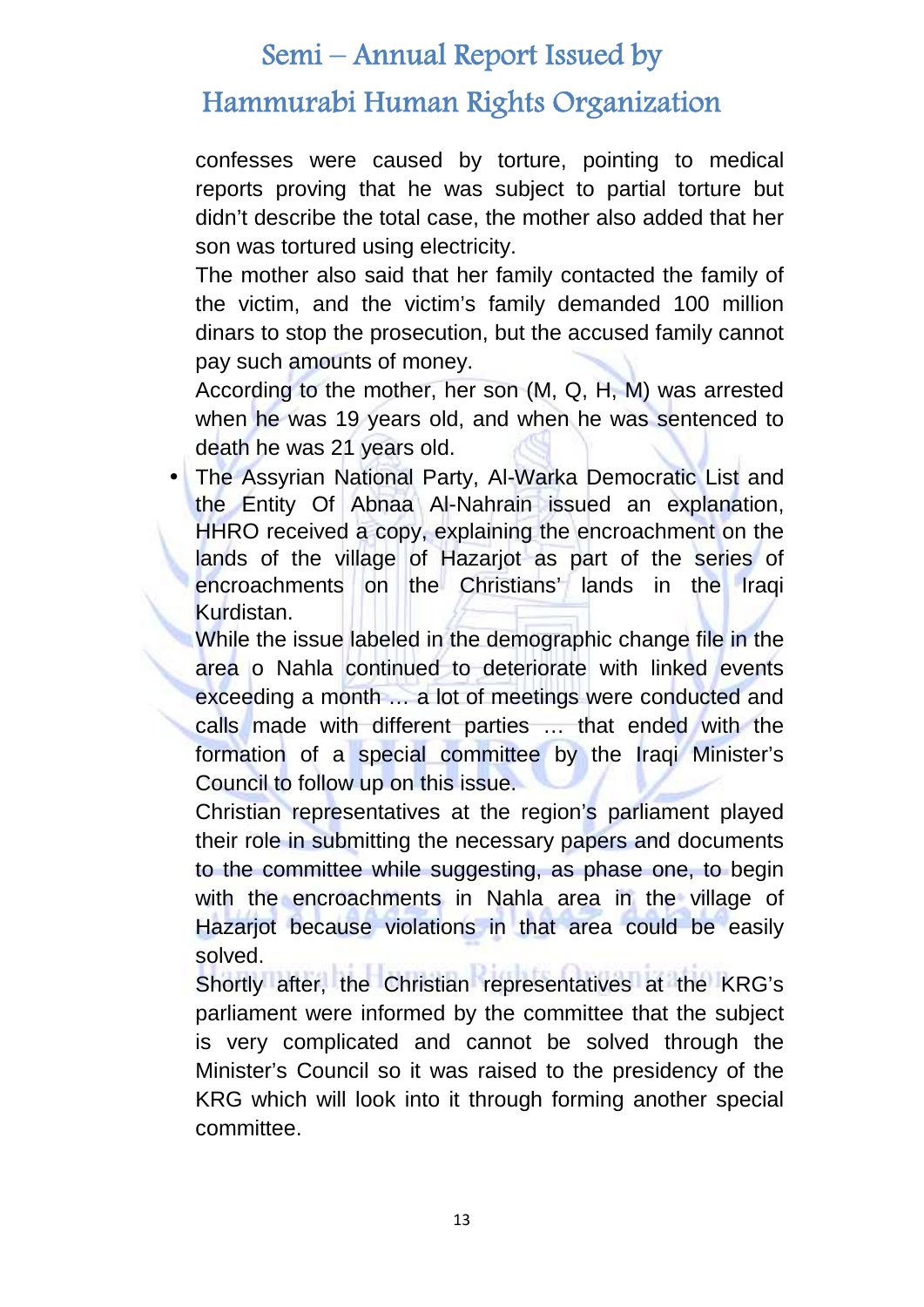# **Hammurabi Human Rights Organization**

19/04/2016, the committee began its work in Hazarjot village … meeting the residents and notables of the village, the Christian bodies, mentioned above, indicated that the committee was closer to the violators from the people whom rights were violated and who own official documents to prove that, this forced the delegation which represented the village to withdraw from the negotiations, later, local officials from Rofia sub-district and Bardarash district tried to solve the problem, they were more flexible than the sent committee and they promise a solution, but the issue continues to be until this moment. HHRO's monitoring efforts documented in previous reports indicates that many Christians (Chaldo- Assyrian) villages suffer from similar violations in Barwari Bala, Sabna, Slivani Plain and other areas in Duhok, with either noticeable reluctance to solve the issue expressed by the local authorities in the KRG or great indifference.

 27/07/2016, Kurdish groups from Bakerman village cut electricity lines feeding the electrical grid in Nahla village, this took place after their buildings which were built on Nahla's lands were destroyed by trucks sent by the KRG's presidency.

The same groups cut the main route to Nahla village on 26/07/2016, the Christians residents of Nahla were unable to return to their homes until they called the police and the local authorities.

In this regards, a protest was supposed to be launched in Erbil on Wednesday 12/04/2016 at 11:30 am in front of the parliament in the KRG to demand for a solution to the encroachments against Christian lands and to stop the demographic change carried out under the supervision of influential Kurdish personnel in those areas, but the people of Nahla village were blocked from accessing Erbil province to participate in the protests.

 Dobere village in Nahla was subject to airstrikes by Turkish airplanes on 6/5/2016, a number of houses in the village were damaged while fear spread among the residents who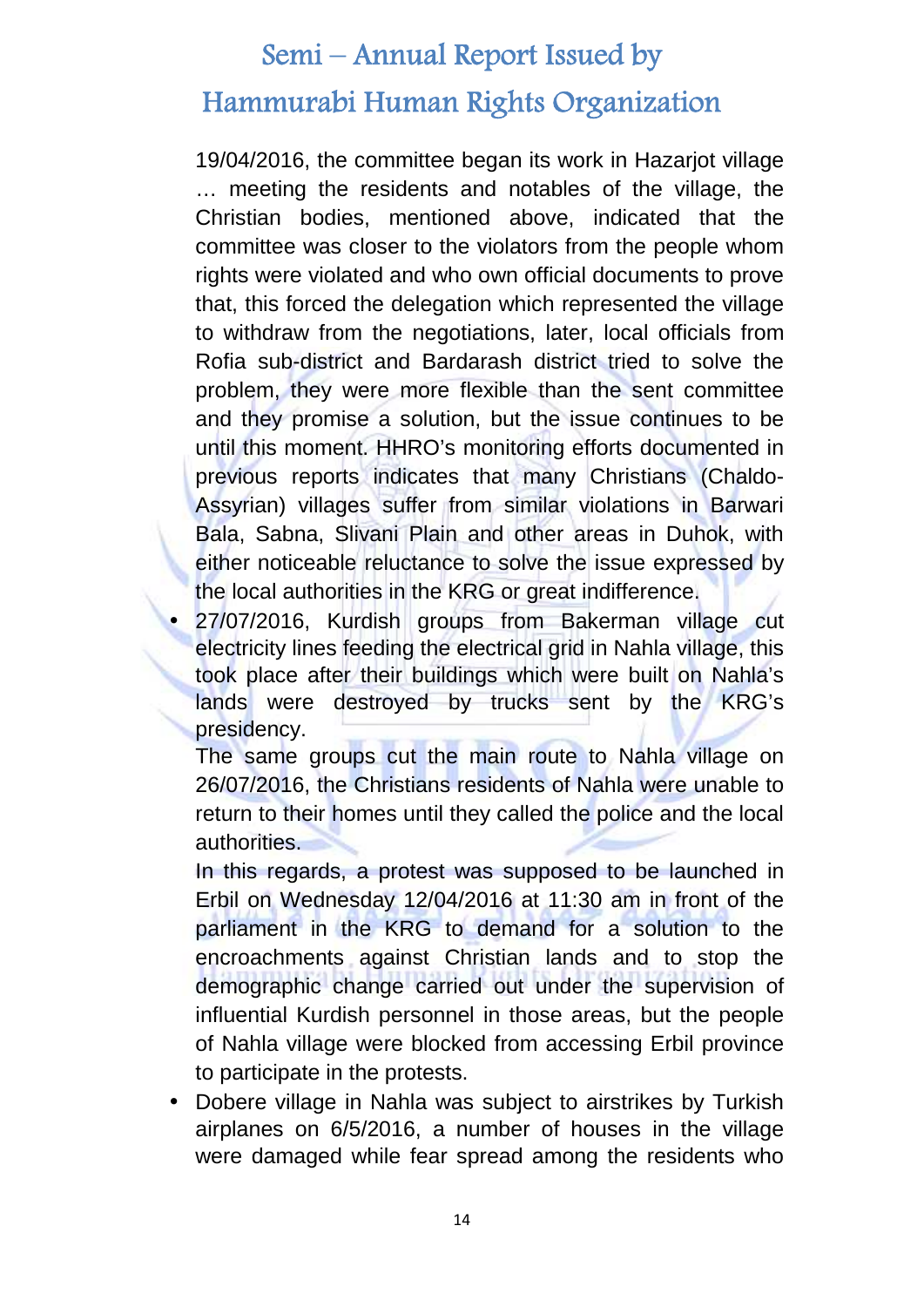### **Hammurabi Human Rights Organization**

include IDPs who fled their villages after the invasion of the Islamic state, the houses that were damaged included the house of Mr. Ahiqar Yokhanna which is inhabited by a displaced Christian family from Qaraqosh consisting of 7 members including 5 children.

- (F, T) was subject to beating and insult on 27/06/2016 by the Asayish of Kirkuk, he was arrested for 2 days and then released, HHRO noticed the beatings signs and bruises on his body.
- Yazidi activists assured Hammurabi Human Rights Organization of the following information:

A number of IDPs living in Aisian camp located in Shekhan district-Baazra sub-district held a protest on Friday 24/6/2016, protesting the electrical outages while temperatures increase.

Protestors protested more than once a day by gathering in front of the Camp's administration, the camp includes 3003 tents inhabited by Yazidi IDPs from Sinjar, Baashiqa and Bahzani.

At 9 pm, during the last protest that day, the protest escalated to acts of destructions and violence due to the lack of response by the camp's administration in providing electricity which could help them endure the heat wave and alleviate their suffering, few of the protestors threw rocks at the administration's caravans breaking the windows, therefore the managers called the security forces (Asayish) which searched the camp and detained 37 young men according to the source, who remain detained and nothing is known about what happened to them.

### Hammurabi Human Rights Organization

 (A, Q, M, M) reported that he escaped from Alhaj village in Hammam Alalil area which consisted of about 15 thousand people, heading to Erbil after the occupation of Daesh, he escaped after realizing that the best solution is to avoid their violence be escaping without their knowledge, because if they knew about his plans he would've been killed, he escaped consisted of two phases: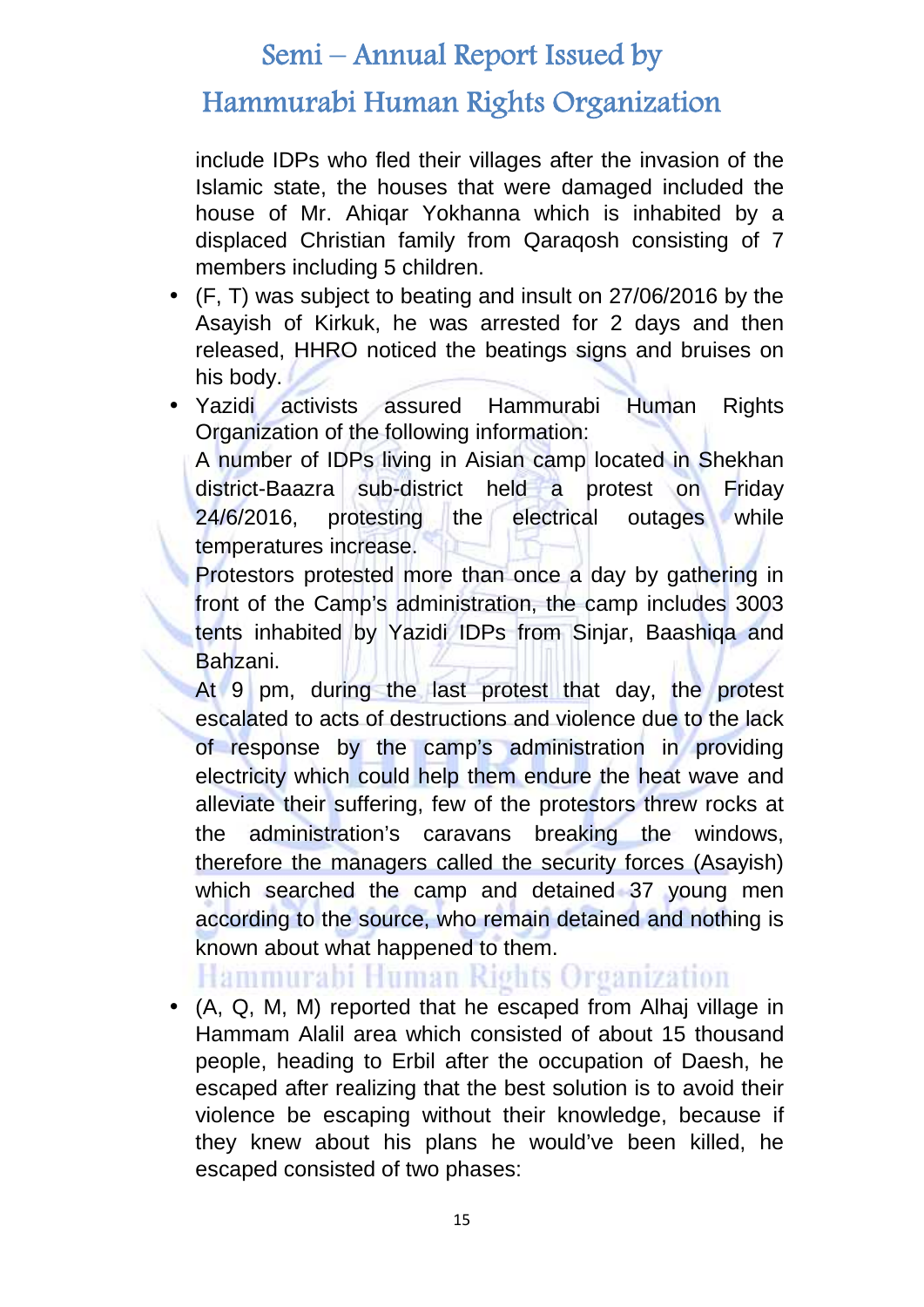#### **Hammurabi Human Rights Organization**

Phase One: (A, Q, M, M) says that at first he sent his family and children alone to Erbil, and once he was sure they arrived to Erbil he would leave with one of his sons who remained with him, on 22/Feb/2016 he put his family in a car and drove towards the Iraqi forces, stopped 15-17 km away and send them walking towards the Iraqi forces, after the arrival of his family to Erbil, on 27-28 he tried to escape under the coverage of the heavy raining through tunnels dug by Islamic State militants, they walked for about 4-5 hours.

(A, Q, M, M) confirms that exiting the area isn't easy anymore after the Iraqi Army's attempts to liberate the villages of Alhaj which are 9 villages, (Kharbat Jabar, Kharbat Shammam, Albo Wawi, Alderbas, Almahal, Alhasiya [center of Alhaj Ali], Alkarama, Alaosaja Sharqi and Alaosaja Gharbi), Daesh members began to punish the families of those who escape by executing a relative in case one of the family members escape. Explaining that Daesh started to arrest those with mobile phones whom aren't members of the state, among the detainees is the brother of Mr. Abd Alqader, Mr. Abd Allah Mohammad Moaeed who is handicapped, he was arrested fourth months prior to his escape and a month ago they send a message to his family indicating that he was executing on charge of communicating with Iraqi Security Forces.

Adding that only 2 villages from Southern Mosul are liberated, the villages of Kharbat Shammam and Kharbat Alabd, while the other 7 villages (Albo Wawi, Alderbas, Almahal, Alhasiya, Alkarama, Alaosaja Sharqi and Alaosaja Gharbi) remain under the control of Daesh, while Daesh militants built strongholds, tunnels and shields reaching the river, Daesh militants also set traps in the agricultural lands to prevent any attempt by the residents to escape towards the river and then through the agricultural lands to reach Kharbat Shammam village which is occupied by the army,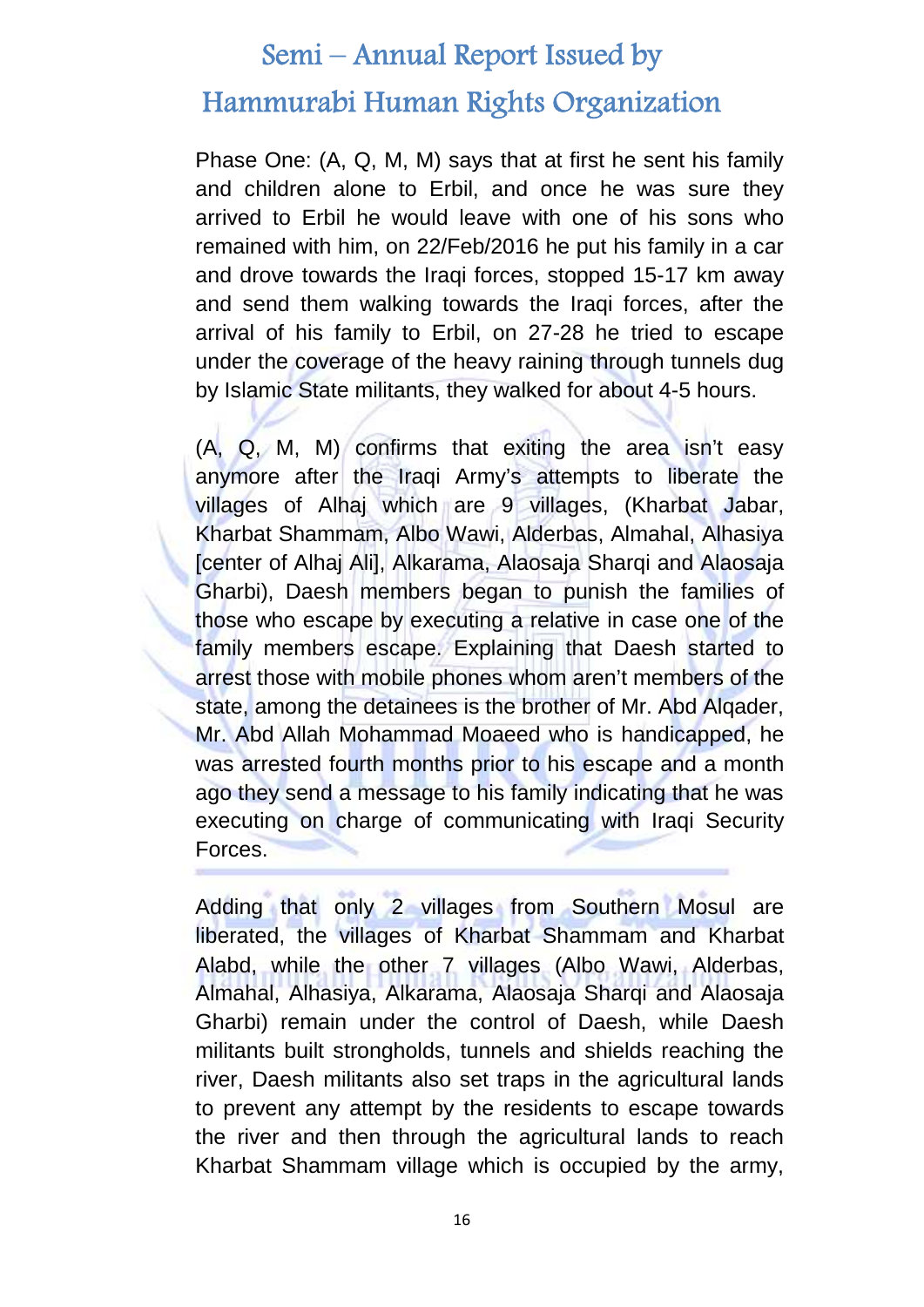#### **Hammurabi Human Rights Organization**

those who try to escape are either killed or taken hostages, 4 people (2 women and 2 men) were killed during their escape attempt.

Adding that the problem lies in the fact that the army has stopped advancing to liberate the rest of the villages, sources indicate that the army is waiting for reinforcements from Baghdad to continue the advance, he also said that the majority of the residents of that area are members of the Popular Mobilization Forces, and we receive information from them about security developments, while many of their relatives live in Kirkuk and Erbil and we are in contact with them.

(A, Q, M, M) said he didn't leave Mosul when it was occupied by Daesh, he left on 27/Feb/2016, about the social, security and services conditions, he said that travel was forbidden and if case you have to do so you need one of their militants to be your sponsor, explaining that when his son had a monocycle accident, broke few bones and had damage to his nerves, he needed to receive treatment outside Mosul, which was confirmed by medical reports after visiting 5 doctors among them doctor (Mohammad Ibrahim Sabaawi) who confirmed that the percentage of his recovery is 30%, will cost 70 thousand euros and only in German hospitals, they tried to get him out but Daesh militants refused their requests saying that God is capable of healing him and he's not better than the others.

(A, Q, M, M) confirmed that the majority of Iraqis in Alhammam area were Iraqis, and the first line of leadership are predominantly foreigners, Syrians, Libyans and Tunisians, in hospitals we used to see Chinese, Vietnamese and people from other countries, they used nicknames to call each other, while the residents of the area were in the second line of leadership. He confirmed that Iraqi from that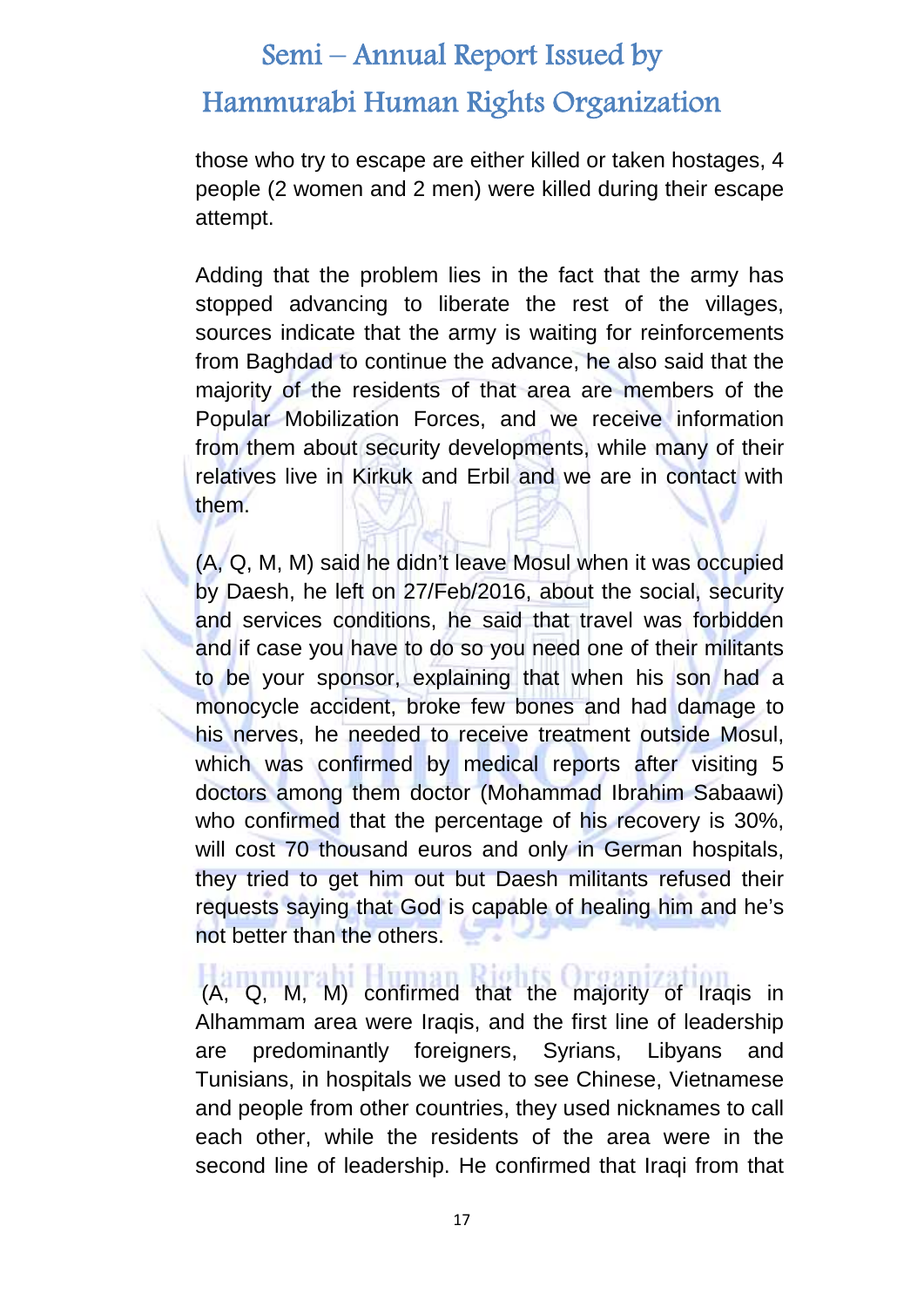#### **Hammurabi Human Rights Organization**

area who joined Daesh were deceived into doing so while others had roots in radicalism and with Qaeda prior to ISIS and they are from known families in that area, (A, Q, M, M) said that they were surprised after the fall of Mosul that people whom they never expected to have any relation to extremism joined ISIS, even women they were organized and members of Daesh, not only men. And when one of those women were brought killed in battle, they used to shout in happiness and distribute candy instead of crying because was considered as a martyr according to their understanding who will reach heaven.

He confirms that their acts are quite shameful, they pressure the residents to wear the Islamic long dresses and to grow beards, whomever disagrees will be skinned in public, in addition to being forced to attend the prayers in the mosque otherwise you'll be skinned in public.

Women didn't face better conditions; they have to wear the yashmak outside their homes while men have to put a veil on the doors of their homes so no one could see the women through.

The financial situation is also very tragic, no salaries, no money transfer services, so no more money, while Daesh imposes taxes on services such as electricity provided by both governmental and private generators, this had a threatening negative impact on the people, after a year of deteriorating electrical services, each family gets only 5 amps of governmental electricity and the same through private generators, while paying 15 thousand Iraqi dinar monthly for the governmental electricity and 13 thousand for the generators for each amp with converters which could handle only 5 amps for each family, so if the house owner doubles the load of the converter to 10 amps he will suffer from a 70 thousand fine and electricity will be cut from his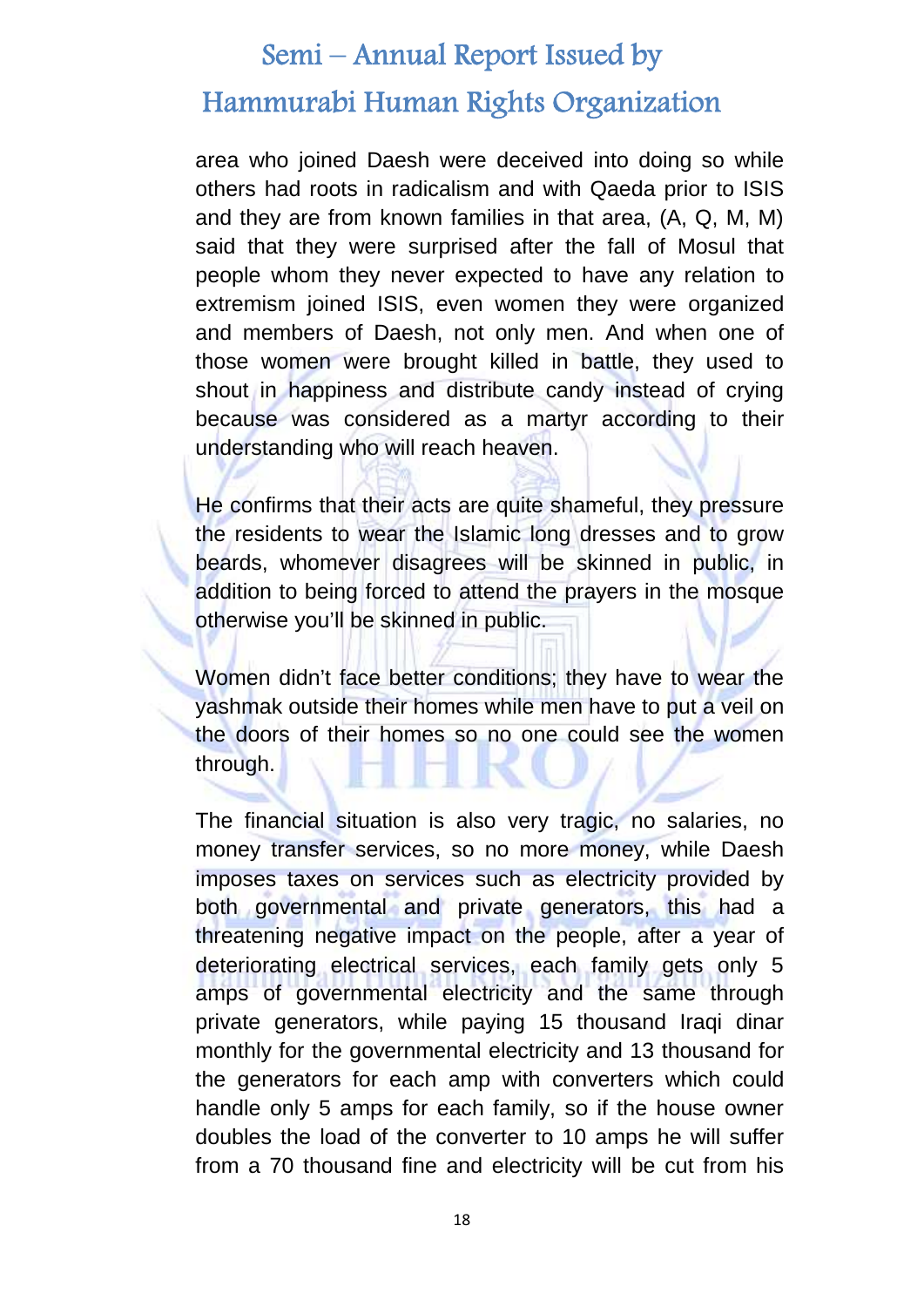**Hammurabi Human Rights Organization**

house, in case he restores electricity without their knowledge then he'll be taken away and in this case his fate will be unknown.

(A, Q, M, M) said that agriculture stopped for many reasons including electricity shortage which prevents farmers from drawing water to their fields while water is also scarce, in addition to having no financial benefit from marketing the crops in the local markets. As a result, many sold their cars cheaply with prices going down to fifth of the value of the car, adding to the suffering is having to pay the Zakat<sup>1</sup> to the Islamic State …

 Survivor: (A, E, E, M)/ born 1963 social status: married to Mr. (F, H, E, A) profession: employee at the minors registration department (Mosul)

Children:

- (A, F, H)/born 1989.
- (S, F, H)/born 1997 (student, 12<sup>th</sup> grade, stopped going to school after the fall of Mosul).
- $(E, F, H)/$ born 2003 (student,  $5<sup>th</sup>$  grade, stopped going to school after the fall of Mosul).

Ms. (A, E, E, M) describing what happened to her and to others after the occupation of Mosul, saying that terrorists used to force families to marry their daughters to fighters, her son (A, F, H) described how they [Daesh Militants] interfere in the personal lives of citizens, forbidding shorts, in regards to their escape, they are in consensus that it was quite a dangerous escape, after a series of deals they put a plan, a taxi moved them from their house in Alzuhor neighborhood to another location in Mosul, they only took 4 bags with them, on the way they found an additional 3 families with 14 members, so they became 18 people, at 3 am they were asked to enter an empty oil tanker, the lower part of the tanker was

 $^{1}$ is a form of alms-giving treated as a religious tax and/or religious obligation in Islam, which, by Qur'anic ranking, immediately follows prayer in importance.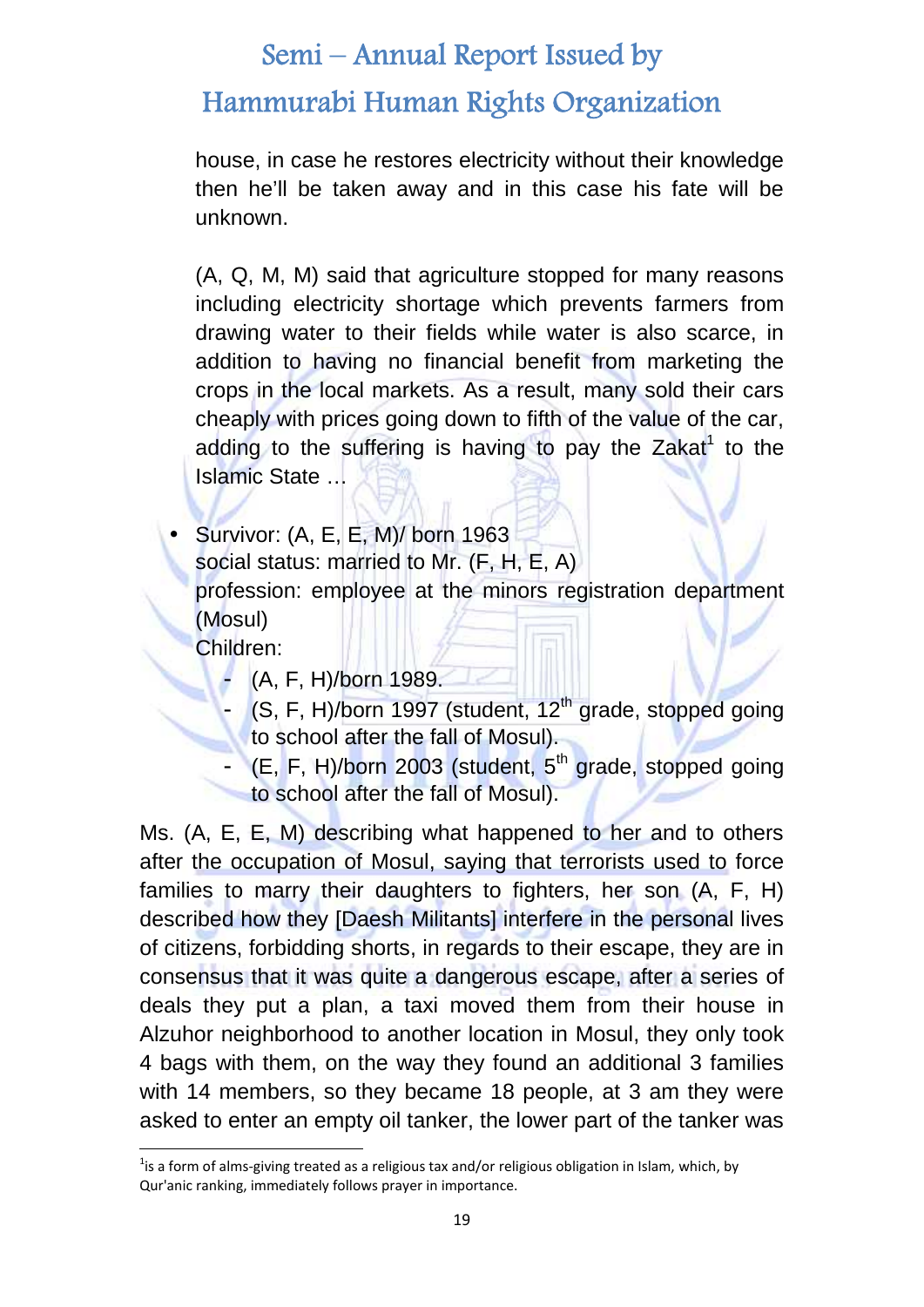isolated with a metal roof, they were told not to move or make any sound because through the checkpoint of Daesh, the militants hit the body of the tanker with a piece of metal to measure the echo, then the tanker began to move, at 10:30 they arrived to Aldashisha area where they got out of the tanker and got in small vans which took them to the city of Raqqa, after spending one night in one of Raqqa's squares, everybody was put in a truck and taken to the city of Manbij, it took them 4 hours to reach Manbij, they stayed in an empty house in Manbij for a week eating only cheese, bread, tomatoes and cucumbers, at the end of the weak they were taken to Izaz city going through the Al-Rai village and then Al-Bab, then they all had to walk carrying their luggage on their backs, they only walked at night, in an open area the smuggler told them to head towards the light, while pointing to a light far, so they did so and the Free Syrian Army was waiting them at the end of the road, then they were taken to Turkey, they failed to access turkey five times, every time they were seen by the Turkish army and sent back through the Syrian borders until a Turkish smugglers interfered and managed to get them through to Kharbat Aljoz town in Antioch then to Ankara where one of his relatives welcomed them in his apartment, they went to the Iraqi embassy there where they managed to get an Iraqi passport and then go back to Iraq, they had to wait for 25 days in Ankara until they were able to arrive in Erbil.

- HHRO was informed about a number of citizens killed by Daesh, they were from the Alhaj village from the sub-district of Hamam Alalil, their names are:
	- 1. Abd Allah Mohammad Muaed / disabled, used a wheel chair, one of Daesh operatives reported that Abd Allah was a spy, so at 10:30 pm of September 2015 he was detained, mobile earbuds were seen in his ears, we begged to release him because he was a disabled person who contacted people outside the Islamic State to make sure that his Social Welfare salary wasn't going to stop, but that didn't help, 4 months later,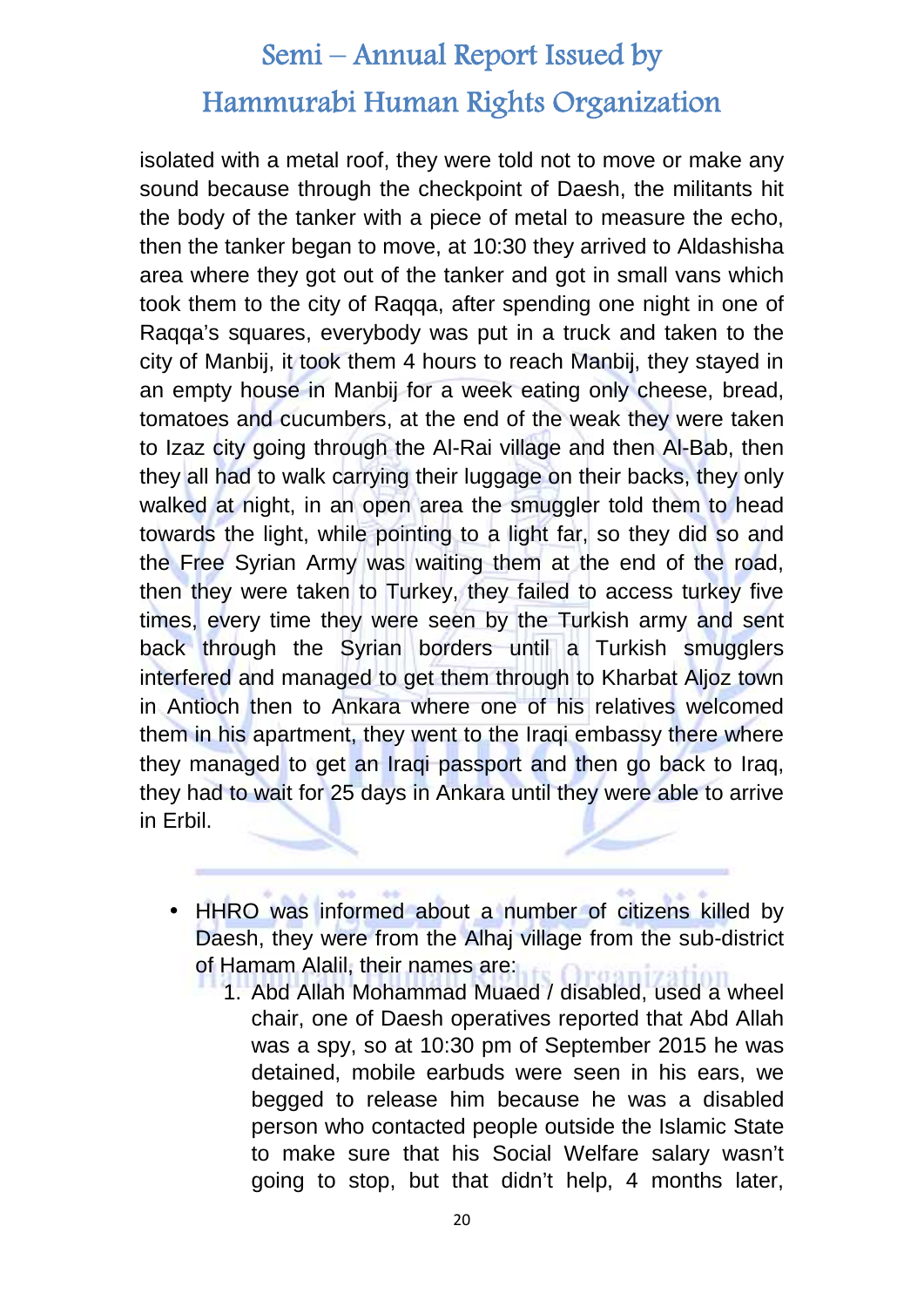# **Hammurabi Human Rights Organization**

January 2016, a message was sent indicating his execution.

- 2. Aisa Osman Hussein Muaed / colonel, leader of the fourth regiment of the local police, taken by Daesh militants on 20/10/2015, executed on 23/10/2015.
- 3. Muthanna Abd Alkarim Hussein Muaed / policeman, taken by Daesh militants and executed in 2016 in Mosul.
- 4. Ali Saeed Hawaz Muaed / policeman, detained by Daesh militants and executed in 2016 in Mosul.
- 5. Munadel Abd Alwahed Hussein Muaed / policeman, detained by Daesh militants and executed in 2015 in Mosul.
- 6. Salim Fathi Sarheed / retired lieutenant colonel, he disagreed with Daesh's ideology and acts so he was detained in Ramadan 2014 and his fate is still unknown.
- 7. Rafee Fathi Sarheed / teacher, detained by Daesh in 2014, his fate is still unknown.
- 8. Muhammad Saeed Hawas Muaed / local police officer, executed by Daesh in 2014.
- 9. Ali Hasan Hawas Muaed / local police officer, executed by Daesh in 2014.
- 10. Baraa Aisa Osman Muaed / federal police officer, detained by Daesh on 20/10/2015 with his father colonel Aisa Osman, his fate is still unknown.
- 11. Saad Ali Turfa / member of the SWAT team, detained by Daesh in September 2014, his fate is still **unknown. A strategie in the strategie of the strategie of the strategie of the strategie of the strategie of th** 15 dabis

12. Muthni Faraj Zaayan / member of the SWAT team, detained in August 2014, his fate is still unknown.

A number of the people of Alhaj village were executed on 18/6/2016, they are:

- 1. Brigadier Hazim Sarhan.
- 2. Omar Hazim Sarhan. His son
- 3. Hazim sarhan. His daughter
- 4. Khatima (His sister in law)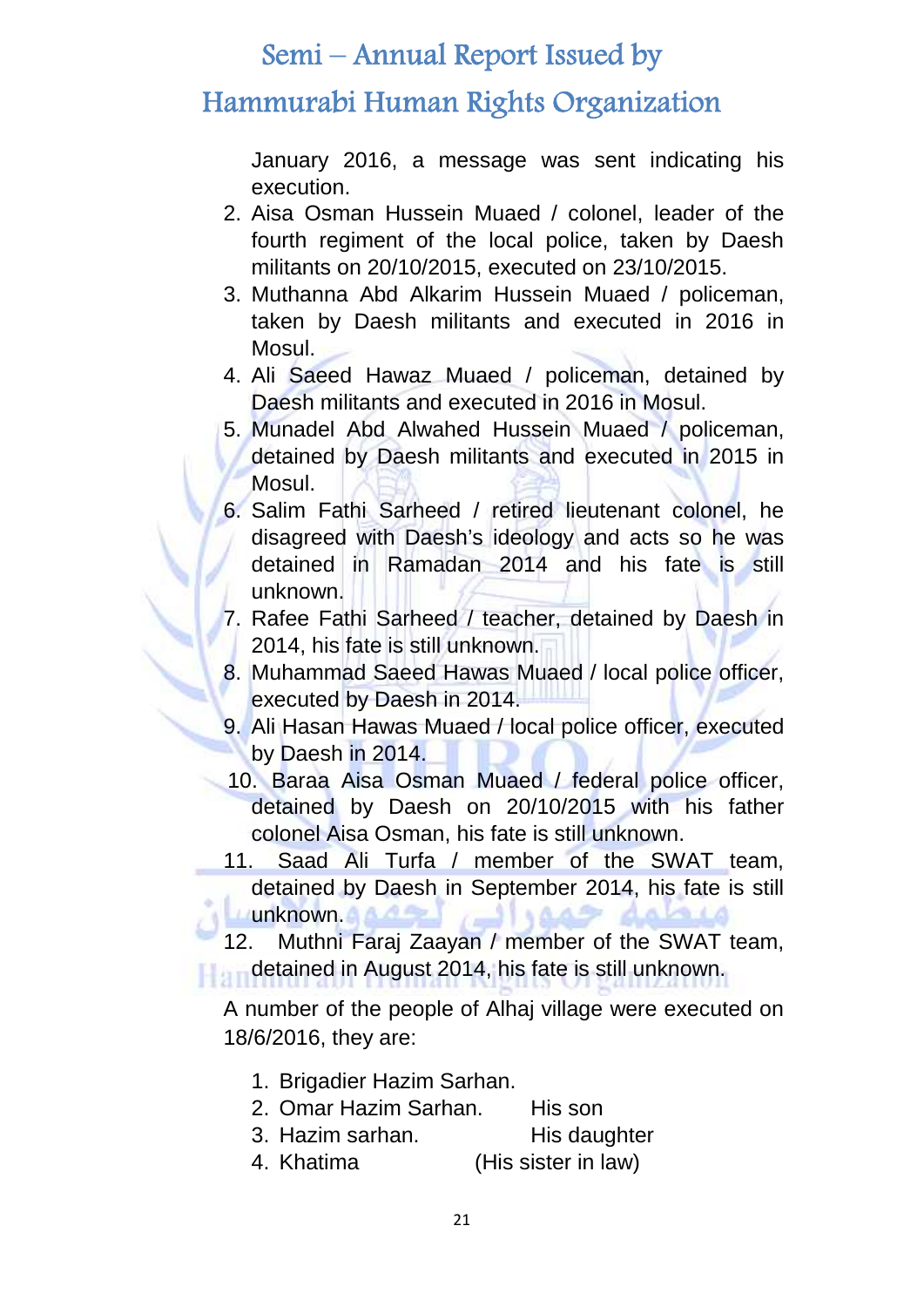# **Hammurabi Human Rights Organization**

They were killed when they tried to leave Alhaj village during the recent advance of the army forces, they tried to escape but they were captured by Daesh members who killed them and left their bodies unburied.

3 other citizens were killed on 15/6/2016 for the same reason:

- 1. Salim Hamodat Hasson.
- 2. Muthana Abd Tooma.
- 3. Hasan Ahmad Khalil.
- Babylon Media Company contacted HHRO, sending a message about the vandalism and destruction that targeted its offices carried out a number of youths during the night of the Nowruz holiday in Javi Land park in Sulaymaniyah, adding that what happened is quite surprising because the company is an independent media channel that isn't linked to any partisan or institutional body and have been working for 10 years abroad and especially in Holland, it's coverage includes celebrations in France, Germany, Belgium, Finland, Sweden …

Finishing that they wanted to offer their services in their homeland so they decided to return to Iraq in 2005.

- (R, B), a Human Rights activist, provided information about the abduction of Amijar Hurmuz Odisho on 21/5/2016 in Alriyad neighborhood in Baghdad at 11 pm, he was released afterwards after paying a ransom.
- Yazidies told HHRO that they were prevented from transferring enough food supplies for them, such as rice, sugar .. etc, to their villages in Sinjar, adding that the security checkpoints, especially the Fayshkhabur checkpoint western Zakho have limited the amounts allowed to enter which isn't enough for their daily life needs once they go back to their homes, Yazidies from Sinjar also complained of strict, complicated and routine procedures to allow them to move cattle inside their villages in Sinjar, which only discourages people from returning to their lands and live in dignity.
- HHRO monitored the case of the Christian family living in Shawrani neighborhood in Erbil, which was subject to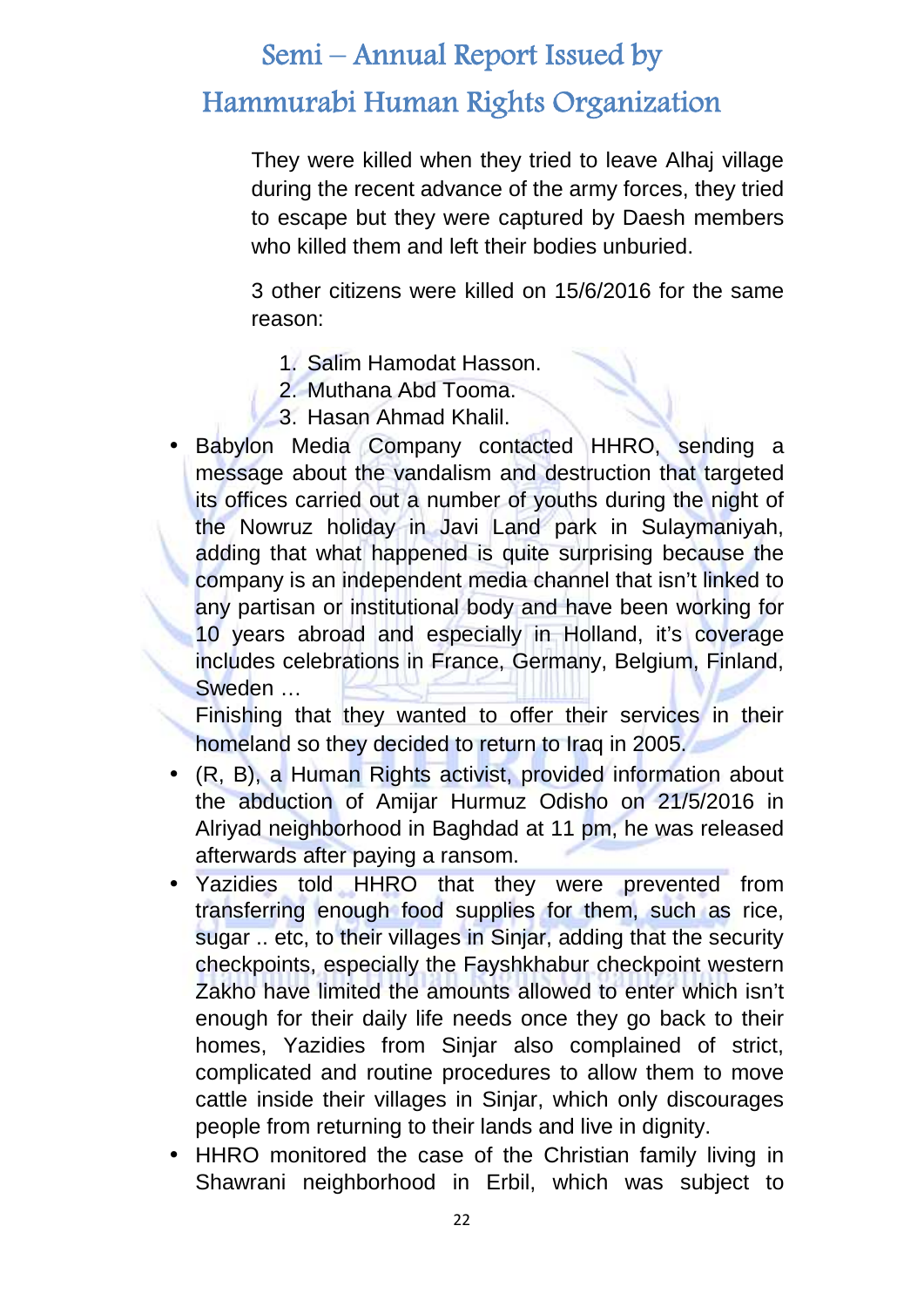#### **Hammurabi Human Rights Organization**

numerous assaults by neighbors previously, these assaults did not stop despite HHRO's appeals and the interference of Kurdistani governmental bodies, moreover their right to issue a complaint was taken away by a forcing them to sign a pledge not to assault the attackers or to issue a complaint against them again.

• The young man (A, N, N, A, H), born 1998, was detained at a checkpoint in Alrazaza area on 6/1/2016, he was fleeing Mosul with this mother (H) and his friends, escaping Daesh, the three arrived to Arazaza through the route of Alrutba and Ramadi, then the checkpoint security asked the boys to accompany them, his friend was let go but he continues to be detained, his mother had to leave without knowing what happened to her son, according to his friend, both of them were investigated, he was let go but (A, N, N, A, H) wasn't, his mother (H) lives in Kirkuk at the moment.

Hammurabi Human Rights Organization

Baghdad/Alqadisiya complex-Aljadiriya

info@hhro.org

www.hhro.org

منظمة حمورابي لحقوق الانسان

Hammurabi Human Rights Organization